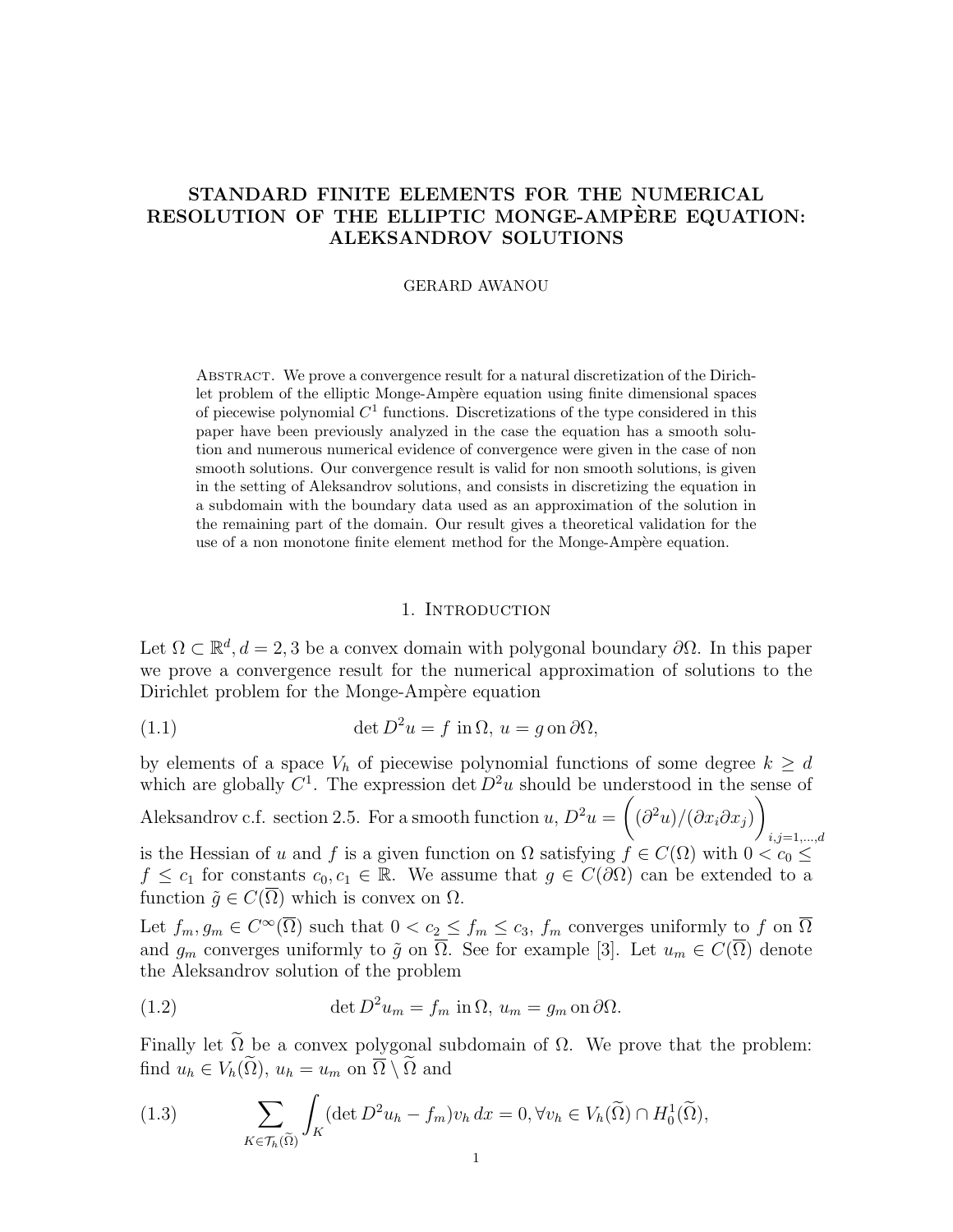has a (locally unique) piecewise strictly convex solution  $u_h$  on  $\tilde{\Omega}$  which converges uniformly on compact subsets of  $\tilde{\Omega}$  to the solution  $\tilde{u}$  of

(1.4) 
$$
\det D^2 \tilde{u} = f_m \text{ in } \tilde{\Omega}, \ \tilde{u} = u_m \text{ on } \overline{\Omega} \setminus \tilde{\Omega},
$$

which is convex on  $\widetilde{\Omega}$  and continuous up to the boundary of  $\widetilde{\Omega}$ .

Here  $\mathcal{T}_h(\tilde{\Omega})$  denotes a quasi-uniform triangulation of the domain  $\tilde{\Omega}$  and  $V_h(\tilde{\Omega})$  denotes a finite element space on  $\Omega$  of piecewise polynomial  $C^1$  functions of degree  $k \geq d$ . We make the abuse of notation of writing  $u_h = u_m$  to mean that our approximations are discontinuous on the boundary and that  $u_h$  coincides with  $u_m$  at the Lagrange points on  $\partial\Omega$ . For simplicity, we do not indicate the dependence of  $\tilde{u}$  on m.

A piecewise strictly convex function which is  $C<sup>1</sup>$  is strictly convex as a consequence of [27, Theorem 6, p. 1091] and [41, Lemma 8.32]. Thus our approximations are strictly convex.

1.1. Relevance of the convergence result for practical computations. Problems in affine geometry motivated the study of the Dirichlet problem for the Monge-Ampère equation. See for example [7] for a numerical study of the Gauss-curvature equation which is a Monge-Ampère type equation. The Monge-Ampère equation also appears in several applications, e.g. optimal transport and reflector design, but with the so-called second boundary condition, a term used to indicate that this type of boundary condition was studied much later than the Dirichlet problem. Formally, the numerical study of the second boundary condition can be reduced to a sequence of Dirichlet problems using a fixed point algorithm.

Recently, several researchers have used a standard discretization of the type considered in this paper for the numerical study of the reflector design problem [13]. Even if one uses the same type of discretization for the Dirichlet problem (1.1), there is not yet a convergence theory. The convergence result of this paper, as stated above, addresses this issue.

Let  $\delta > 0$ . It is known, c.f. Theorem 2.15, that the Aleksandrov solution  $u_m$  of (1.2) converges uniformly on compact subsets of  $\Omega$  to the Aleksandrov solution u of (1.1). We choose m such that  $|u(x) - u_m(x)| < \delta/2$  for all  $x \in \tilde{\Omega}$ . By unicity of the Aleksandrov solution  $u_m$  of (1.2), we have  $\tilde{u} = u_m$  in  $\tilde{\Omega}$ . Thus our results give on each compact subset of  $\tilde{\Omega}$ ,  $|u_h(x)-u_m(x)| < \delta/2$  for h sufficiently small. The solution u of  $(1.1)$  can then be approximated within a prescribed accuracy by first choosing m and then h sufficiently small. We emphasize that the solution  $\tilde{u}$  of (1.4) is not necessarily smooth.

It remains to chose the data to compute the local solution of (1.3). We may assume that  $|f(x)-f_m(x)| < \delta$ ,  $|\tilde{g}(x)-g_m(x)| < \delta$  and since  $u_m = g_m$  on  $\partial\Omega$  and  $u_m \in C(\overline{\Omega})$ , we may choose  $\tilde{\Omega}$  such that  $|u_m - g_m| < \delta$  on  $\overline{\Omega} \setminus \tilde{\Omega}$ . Thus, from a practical point of view, for the implementation, we see that one can take  $\tilde{\Omega} = \Omega$ ,  $f_m = f$  with  $u_h = g$  on  $\partial Ω$ . A similar situation arises in the routine use in the finite element literature of the approximation of a smooth domain by a polygonal domain. Numerical experiments with the discretization considered in this paper were given in [2] for both smooth and non smooth solutions. For that reason, they are not reproduced here. Another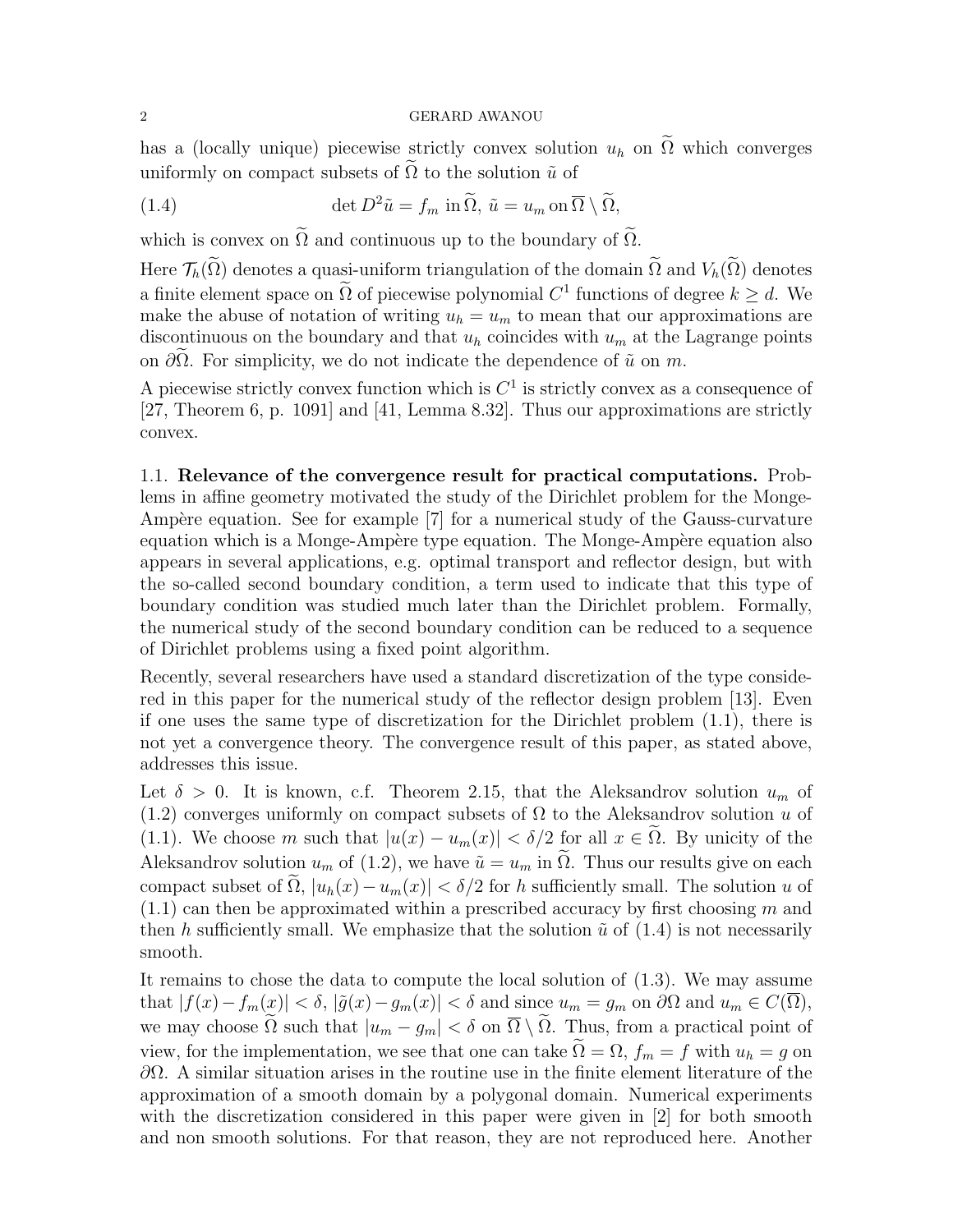possibility, but with results of less accuracy, is to actually implement the method on a subdomain. This can be easily tested on a code for  $(1.1)$  by extending q to a larger domain  $\Omega$  and using the restriction of q on  $\partial\Omega$  as boundary value. For the extension of the framework of this paper to the second boundary condition, only the choice of  $f_m$  and  $\Omega$  is needed. We wish to address this in a separate work.

1.2. Methodology. The purpose of this section is to explain the need for regularization of the data and the need of a subdomain for our convergence result. The methodology of this paper may be applied to other settings where one has numerical evidence of convergence for discretizations of (1.1). The general methodology consists in

- 1- Prove the convergence and local uniqueness of the solution of the discrete problem  $(1.3)$  when  $(1.1)$  has a smooth solution. See [5]. Under the assumption that the discrete problem (1.3) has a solution which is piecewise strictly convex, prove local uniqueness using the continuity of the eigenvalues of a matrix as a function of its entries. See section 6.2.
- 2- Verify that the numerical method is robust enough to handle the standard tests for non smooth solutions. In [2], we prove the convergence of iterative methods which preserve weakly convexity and their effectiveness in capturing a convex solution of (1.3) was illustrated with numerical experiments.
- 3- Choose  $m, f_m, g_m$  and  $\Omega$  as specified in section 1.1.
- 4- Consider a sequence of smooth uniformly convex domains  $\Omega_s$  increasing to  $\Omega$ [9], with the property that  $\tilde{\Omega} \subset \Omega_s$  for all s, and the problems with smooth solutions [43]

(1.5) 
$$
\det D^2 u_{ms} = f_m \operatorname{in} \Omega_s, u_{ms} = g_m \operatorname{on} \partial \Omega_s.
$$

From Theorem 2.15,  $u_{ms}$  converges uniformly on  $\tilde{\Omega}$  to the solution  $u_m$  of  $(1.2)$ and hence to  $\tilde{u}$  as  $s \to \infty$ .

- 5- Establish that the discrete approximation  $u_{ms,h}$  of the smooth function  $u_{ms}$ , on  $\Omega$  and with boundary data  $u_{ms}$ , converges uniformly to  $u_{ms}$  on  $\Omega$  as  $h \to$ 0. This takes the form of an error estimate with constants depending on derivatives of  $u_{ms}$ .
- 6- Because  $\Omega$  is an interior domain, interior Schauder estimates allow to get a uniform bound on the derivatives of  $u_{ms}$ . In other words,  $u_{ms,h}$  converges uniformly to  $u_{ms}$  on compact subsets of  $\Omega$  at a rate which depends on  $\Omega$  but is independent of s.
- 7- The local equicontinuity of convex functions allows to take a subsequence in s. This gives a convex finite element function  $u<sub>h</sub>$  which solves the finite element problem  $(1.3)$ . The approximation  $u<sub>h</sub>$  is shown to converge uniformly on compact subsets of  $\Omega$  to the solution  $\tilde{u}$  of (1.4). Local uniqueness of the discrete solution is a consequence of the work done in Step 1.

1.3. Possible disadvantages of the approach in this paper. We prove that (1.3) has a strictly convex solution which is locally unique. Even when (1.1) has a smooth solution, global uniqueness of the discrete approximation has not been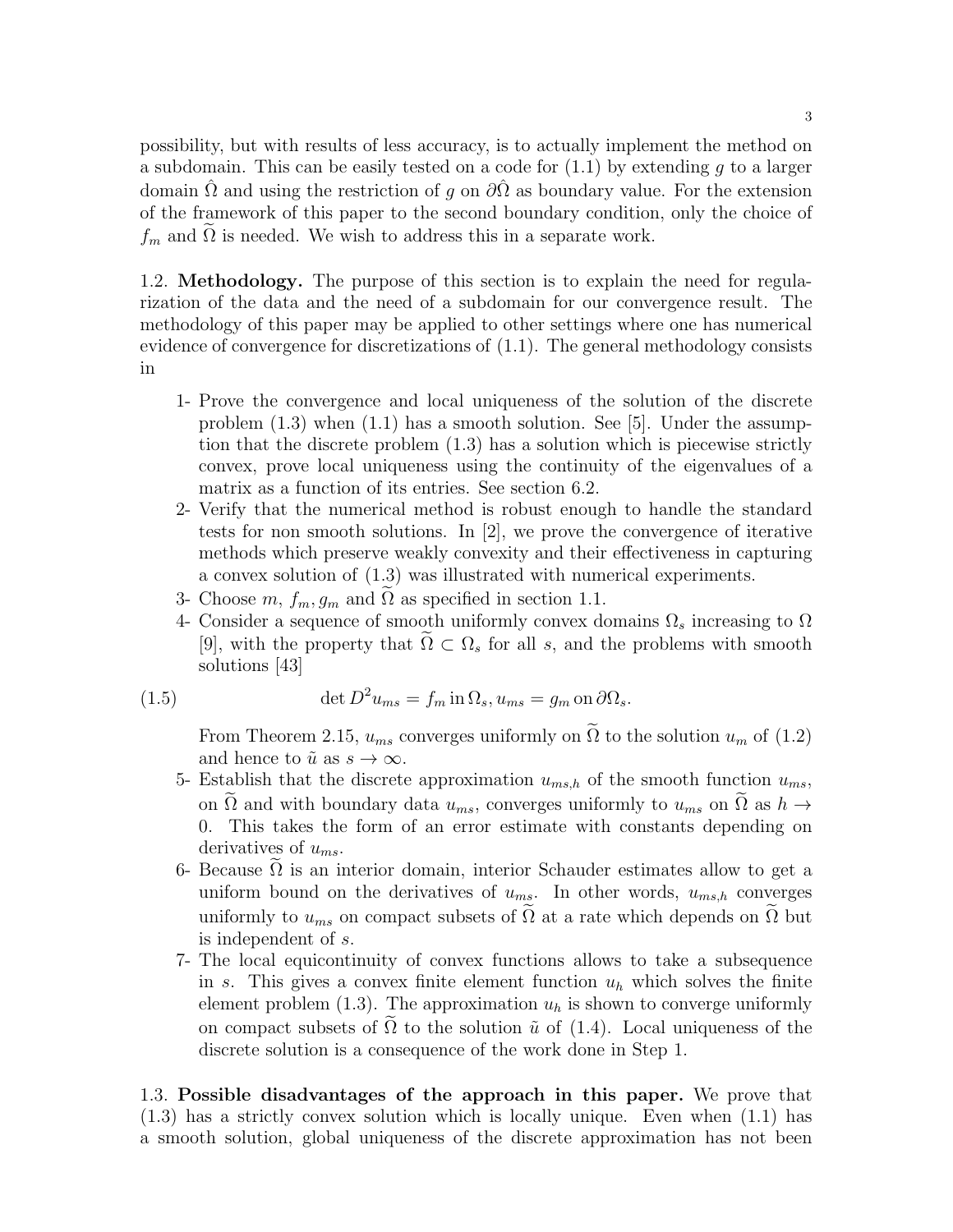addressed in previous work. In the standard finite difference context, a variational approach presented in [6] allows to select a special discrete solution. Numerical results reported therein indicate that such an approach is effective when the right hand side of the Monge-Ampère equation is a sum of Dirac masses. The analysis in  $[6]$  uses heavily results on the existence of local solutions.

The convergence result in the paper uses results available for the approximation of smooth solutions of (1.1) using standard discretizations. See for example [5]. When (1.1) has a smooth strictly convex solution, these results say that the discrete problem has a solution for  $h \leq h_0$  where  $h_0 \to 0$  as a high order Sobolev norm of u approaches infinity. Thus for example when  $||u||_{C^{k+1}(\Omega)}$  is very big, existence of a discrete solution would hold for h close to machine precision. And this is just for smooth solutions. The interior Schauder estimates give a possibly large upper bound on  $||u_{ms}||_{C^{k+1}(\tilde{\Omega})}$  as the latter depends on the distance of  $\tilde{\Omega}$  to  $\Omega$ . Thus it is not possible, in this setting, to quantify how small h should be for the existence of  $u_{ms,h}$ . We recall that  $u_{ms}$  and  $u_{ms,h}$  were introduced in step 5 of the methodology described in section 1.2.

Results for the numerical approximation of viscosity solutions for (1.1) in the degenerate case  $f \geq 0$  are stated in terms of uniform convergence on compact subsets with no quantification of how small h can be. Thus no information is given about how small h should be for a reasonable reduction of the error, although in that setting there is no restriction on the size of h for the existence of a discrete solution.

1.4. **Relation with other work.** A convergence analysis for a discretization of  $(1.1)$ starts with a choice of a notion of weak solution. For an analysis based on the notion of viscosity solution, we refer to [24] in the finite difference context, and to [23] in the finite element context for radial solutions with a biharmonic regularization. The discretization proposed in [24] is a monotone scheme and thus enjoys a discrete maximum principle. One of the advantages of a monotone scheme is that one can prove existence of a discrete solution with no restriction on the size of the mesh. Nethertheless, the reader should be aware that there are many non monotone schemes for problems given in the setting of viscosity solutions e.g. [28]. The lack of a maximum principle for the discretizations analyzed in this paper is related to the difficulty of proving stability of the discretization for smooth solutions without assuming a bound on a high order norm of the solution. For that reason, we introduced the theoretical computational domain  $\Omega$  and fix the parameter m in the regularization of the data.

The weak solution in the viscosity sense is known to be equivalent to the weak solution in the sense of Aleksandrov for  $f \in C(\Omega)$  and  $f > 0$  on  $\Omega$ . The arguments of this paper are based on the notion of Aleksandrov solution. To the best of our knowledge, a proven convergence result for the numerical resolution of (1.1) via the notion of Aleksandrov solution was only considered in [36] for the two dimensional problem. The approach in [36] uses geometric arguments and is different from the one taken here.

When the weak smooth solution of  $(1.1)$  is a smooth strictly convex function, Böhmer [10] studied  $C^1$  approximations and his method has been implemented in [18]. See also  $[17]$ . Böhmer's method requires a modification of the Argyris space and numerical results in [18] used Newton's method and did not address some of the standard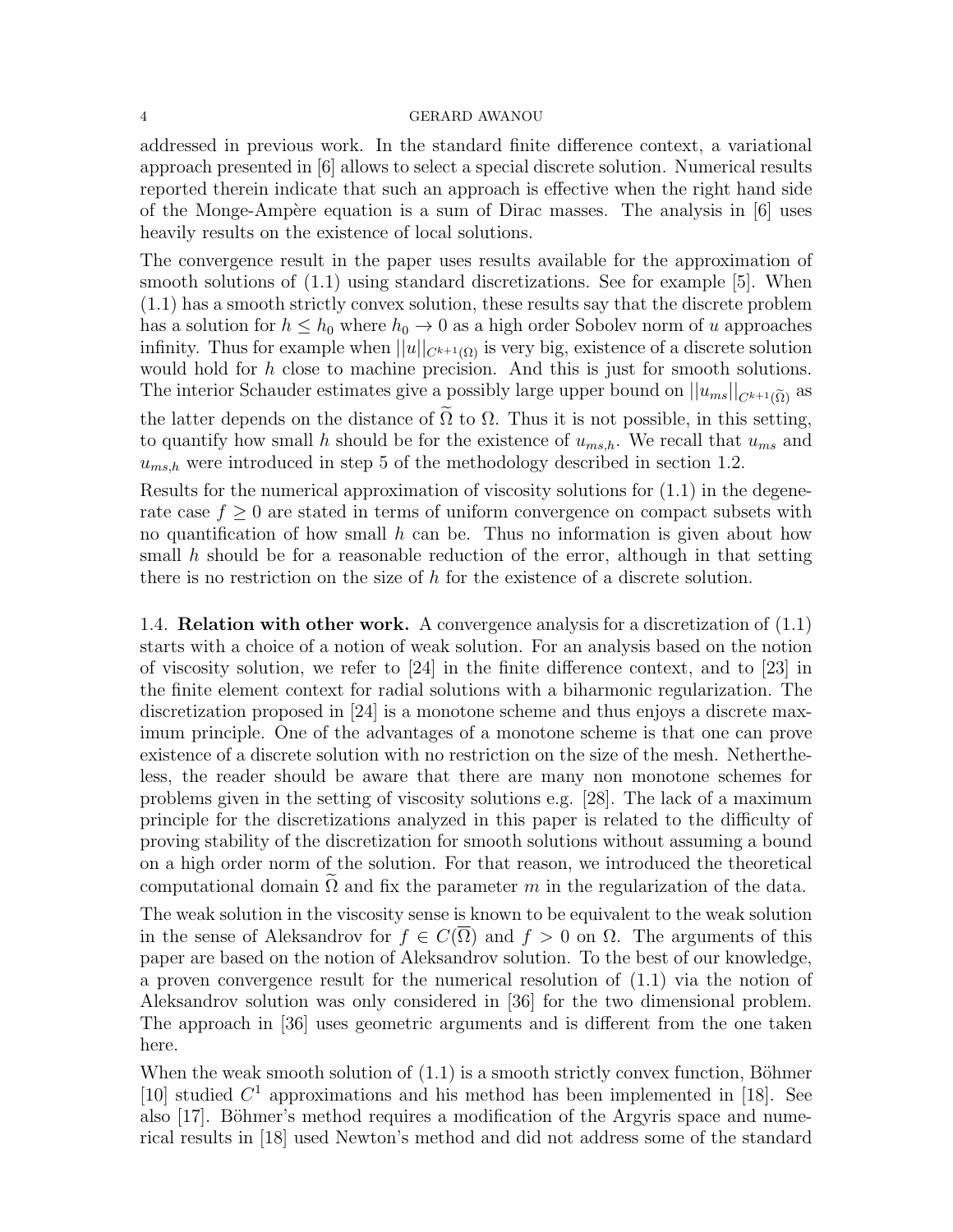test cases for non smooth solutions. In [13], it is shown that with a standard  $C<sup>1</sup>$ approximation based on B-splines, Newton's method coupled with trust region methods is effective for these standard test cases. Newton's method was also used in [22] in the vanishing moment methodology. See also [4]. In [5], we analyzed the discretization  $(1.3)$  for  $C<sup>1</sup>$  approximations and gave numerical evidence of convergence for non smooth solutions if one uses Lagrange elements and a time marching method. We previously gave the corresponding numerical results with  $C<sup>1</sup>$  approximations in [2]. In [34] it is shown that Newton's method is effective if one uses a mixed formulation and implement the resulting method in primal form. See [33] for a description of the method for linear non variational problems. However in all these works, i.e. [10, 18, 13, 22, 4, 34, 5], no proof of convergence is given in the case the solution of  $(1.1)$  is not in  $H^2(\Omega)$ .

In this paper, we present a theory which explains why standard discretizations of the type considered in this paper exhibit numerical convergence for non smooth solutions of the Monge-Amp`ere equation. The easiest way to get insight into the problem, is through the approach which consists in regularizing the exact solution [3]. The latter approach is less general in the sense that it does not apply to collocation type discretizations such as the standard finite difference method. In fact, it is a standard technique in the analysis of Aleksandrov solutions of the Monge-Ampère equation, e.g. [19, Lemma 3.1], to regularize the data f, g and take a sequence of smooth uniformly convex domains approximating the given domain. It is then natural, following principles of compatible discretization, that a similar approach can be followed for a discretization. Spaces of piecewise polynomials  $C<sup>1</sup>$  functions can be constructed using Argyris elements, the spline element method [2] or isogeometric analysis.

Regularization of the data has been used in [26]. If one assumes that the domain  $\Omega$  is smooth and uniformly convex, we can take  $\Omega = \Omega$  and use global Schauder estimates c.f. [43], and a bootstrapping argument, to implement the compactness argument described in section 1.2. To address the practical issue of dealing with curved boundaries, one should use the approach in [11] which consists in a penalization of the boundary condition and the use of curvilinear coordinates for elements near the boundary. The boundary condition can now be taken as  $\tilde{u} = g_m$ . The approach of this paper can be easily adapted to explain the numerical results with singular data presented in [1].

Without loss of generality, in subsequent papers on the analysis of schemes for  $(1.1)$ , one may assume that f and q are smooth. In fact, one can even also assume that the solution is smooth, as the techniques of this paper can be applied to handle the non smooth case.

1.5. Organization of the paper. We organize the paper as follows. In the next section, we introduce some notation, recall the main results on the convergence of the discretization (1.3) when (1.1) has a smooth solution and the notion of Aleksandrov solution of (1.1). In section 3 we give preliminary results on smooth and polygonal exhaustions of the domain. In section 4 we give the proof of existence of a convex solution of (1.3). The proof of the convergence of the discretization is given in section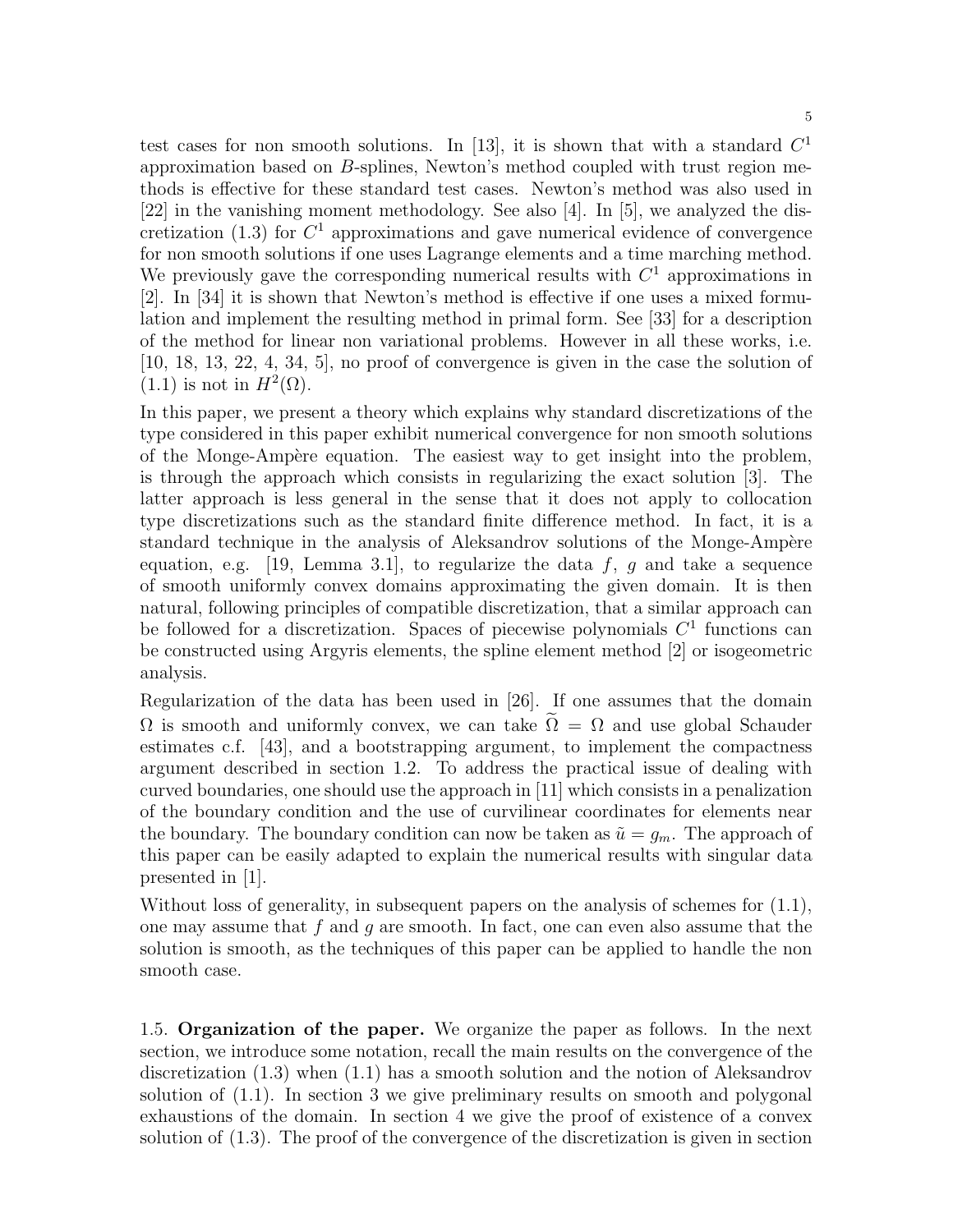5. In section 6 we prove that our approximations are strictly convex and give a local uniqueness result. The proof of some technical results are given in section 7.

### 2. Notation and preliminaries

2.1. General notation. For two subsets S and T of  $\mathbb{R}^d$ , we use the usual notation  $d(S, T)$  for the distance between them. Moreover, diam S denotes the diameter of S.

We use the standard notation for the Sobolev spaces  $W^{t,p}(\Omega)$  with norms  $||.||_{t,p,\Omega}$ and semi-norm  $|.|_{t,p,\Omega}$ . In particular,  $H^t(\Omega) = W^{t,2}(\Omega)$  and in this case, the norm and semi-norms will be denoted respectively by  $||.||_{t,\Omega}$  and  $||.||_{t,\Omega}$ . When there is no confusion about the domain  $\Omega$ , we will omit the subscript  $\Omega$  in the notation of the norms and semi-norms. We recall that  $H_0^1(\Omega)$  is the subspace of  $H^1(\Omega)$  of elements with vanishing trace on  $\partial\Omega$ .

We make the usual convention of denoting constants by  $C$  but will occasionally index some constants. We assume that the triangulation  $\mathcal{T}_h(\Omega)$  of the domain  $\Omega$  is shape regular in the sense that there is a constant  $C > 0$  such that for any element K,  $h_K/\rho_K \leq C$ , where  $h_K$  denotes the diameter of K and  $\rho_K$  the radius of the largest ball contained in  $K$ . We also require the triangulation to be quasi-uniform in the sense that  $h/h_{min}$  is bounded where h and  $h_{min}$  are the maximum and minimum respectively of  $\{h_K, K \in \mathcal{T}_h\}.$ 

2.2. Finite dimensional subspaces. We will need the broken Sobolev norms and semi-norms

$$
||v||_{t,p,h} = \left(\sum_{K \in \mathcal{T}_h(\Omega)} ||v||_{t,p,K}^2\right)^{\frac{1}{2}}, 1 \le p < \infty
$$
  

$$
||v||_{t,\infty,h} = \max_{K \in \mathcal{T}_h(\Omega)} ||v||_{t,\infty,K},
$$

with a similar notation for  $|v|_{t,p,h}$ .

We let  $V_h(\Omega)$  denote a finite dimensional space of piecewise polynomial  $C^1(\Omega)$  functions, of local degree  $k \geq d$ , i.e.,  $V_h$  is a subspace of

$$
\{v \in C^1(\Omega), v|_K \in \mathcal{P}_k, \ \forall K \in \mathcal{T}_h(\Omega)\},\
$$

and  $P_k$  denotes the space of polynomials of degree less than or equal to k. We make the assumption that the following approximation properties hold:

(2.1) 
$$
||v - \Pi_h v||_{t,p,h} \leq C_{ap} h^{l+1-t} |v|_{l+1,p},
$$

where  $\Pi_h$  is a projection operator mapping the Sobolev space  $W^{l+1,p}(\Omega)$  into  $V_h$ ,  $1 \leq p \leq \infty$  and  $0 \leq t \leq l \leq k$ . We require that the constant  $C_{ap}$  does not depend on  $h$  and  $v$ . We also make the assumption that the following inverse inequality holds

(2.2) 
$$
||v||_{t,p,h} \leq C_{inv} h^{l-t+\min(0,\frac{d}{p}-\frac{d}{q})} ||v||_{l,q,h}, \forall v \in V_h,
$$

and for  $0 \leq l \leq t, 1 \leq p, q \leq \infty$ . We require that the constant  $C_{inv}$  be independent of h and v. The approximation property and inverse estimate assumptions are realized for standard finite element spaces [12].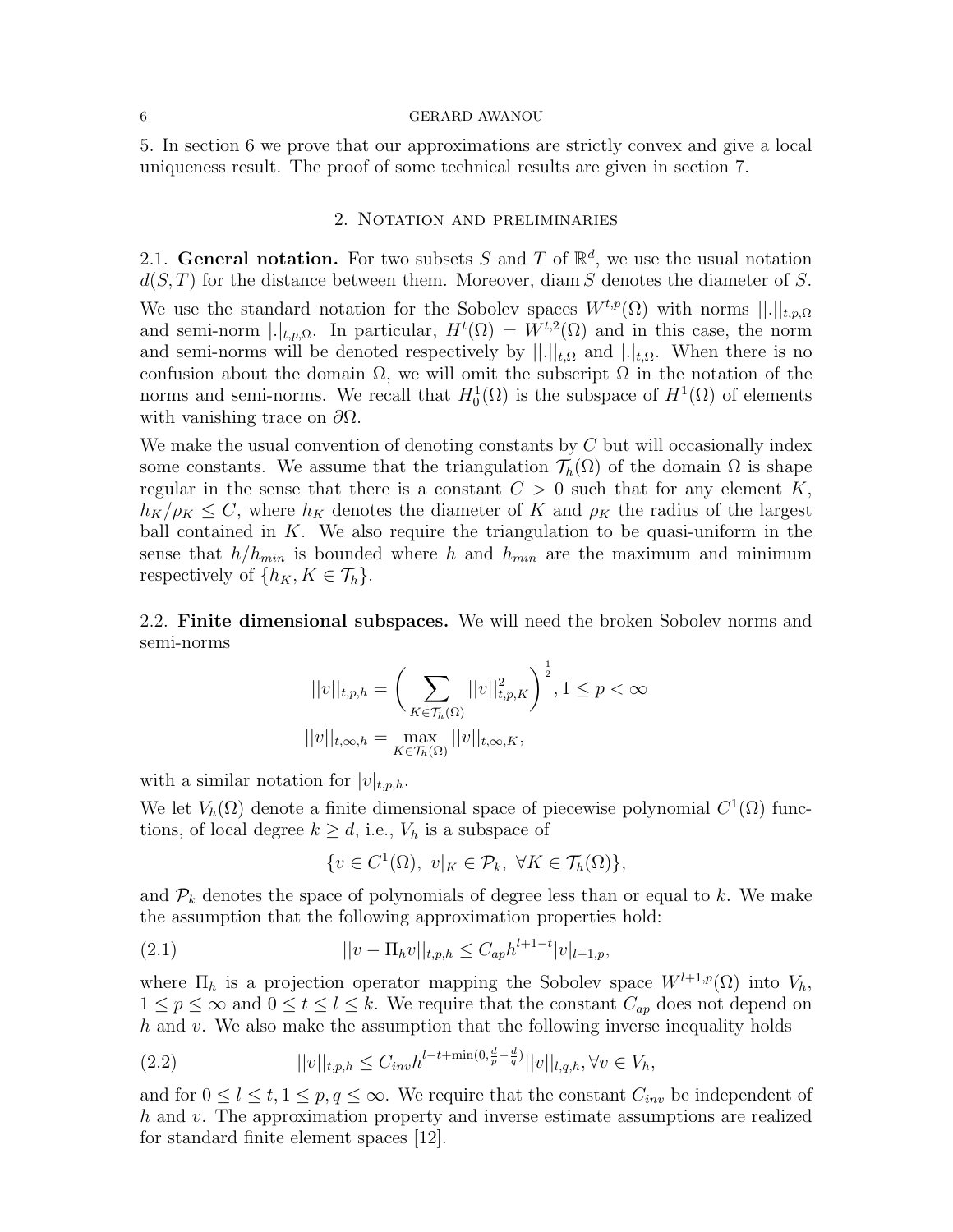**Theorem 2.1.** Let  $O_s$  be a convex polygonal subdomain of  $\Omega$  with a quasi-uniform triangulation  $\mathcal{T}_h(O_s)$ . Assume that  $u_s \in C^{\infty}(\overline{O}_s)$  is a strictly convex function which solves

det  $D^2 u_s = f_s$  in  $O_s$ ,  $u_s = g_s$  on  $\partial O_s$ ,

with  $f_s, g_s \in C^{\infty}(\overline{O}_s)$  and  $f_s \ge C > 0$ . We consider the problem: find  $u_{s,h} \in V_h(O_s)$ ,  $u_{s,h} = g_s$  on  $\partial O_s$  and

(2.3) 
$$
\sum_{K \in \mathcal{T}_h(O_s)} \int_K (\det D^2 u_{s,h} - f_s) v_h \, dx = 0, \forall v_h \in V_h(O_s) \cap H_0^1(O_s).
$$

Problem  $(2.3)$  has a (locally unique) piecewise convex solution  $u_{s,h}$  with

$$
||u_s - u_{s,h}||_{2,h,O_s} \le C_s h^{l-1}, 2 \le l \le k,
$$

and the constant  $C_s$  is uniformly bounded if  $||u_s||_{l+1,\infty,O_s}$  is uniformly bounded.

The result of Theorem 2.1 follows from [10, Theorems 5.1 and 8.7] and an inverse estimate. Equation (2.3) differs from (1.3) in the sense that we assume here that  $u_s$ is smooth whereas the solution  $\tilde{u}$  of (1.4) is not necessarily smooth.

Corollary 2.2. Under the assumptions (and notation) of Theorem 2.1, the approximate solution  $u_{s,h}$  converges uniformly on compact subsets of  $O_s$  to  $u_s$  as  $h \to 0$ .

*Proof.* For each element  $K \in \mathcal{T}_h(O_s)$ , by the embedding of  $H^2(K)$  into  $L^{\infty}(K)$ , we obtain

$$
||u_s - u_{s,h}||_{0,\infty,K} \le ||u_s - u_{s,h}||_{2,K} \le C_s h^{l-1} ||u_s||_{l+1,\infty,O_s}.
$$

Therefore

 $||u_s - u_{s,h}||_{0,\infty,O_s} \leq C_s h^{l-1} ||u_s||_{l+1,\infty,O_s},$ 

and the result follows.

2.4. Interior Schauder estimates. Recall that  $\Omega_s \subset \Omega$  is a smooth uniformly convex domain. Recall also that the solution of (1.1) is not in general smooth unless f and  $\tilde{q}$  are smooth and  $\Omega$  is a smooth uniformly convex domain. Thus  $||u||_{C^{2}(\Omega)}$  if defined is not finite in general. We will need estimates which depend on derivatives away from  $\partial\Omega_s$  as we assume that  $\Omega$  is a polygonal domain. This is the main reason for introducing the theoretical computational domain  $\Omega$ . Recall that we make the assumption that

$$
\tilde{\Omega} \subset \Omega_s, \text{ for all } s,
$$

and thus the closure of  $\Omega$  is a compact subset of  $\Omega$ . The proof of the following lemma is given in section 7.

**Lemma 2.3.** Let  $u_{ms}$  solve (1.5). We have the uniform interior Schauder estimates

$$
||u_{ms}||_{C^{k+1}(\widetilde{\Omega})} \leq C_m,
$$

where  $C_m$  depends only on  $m, d, c_2, ||f_m||_{C^k(\overline{\Omega})}, \widetilde{\Omega}$  and  $d(\widetilde{\Omega}, \partial \Omega)$ .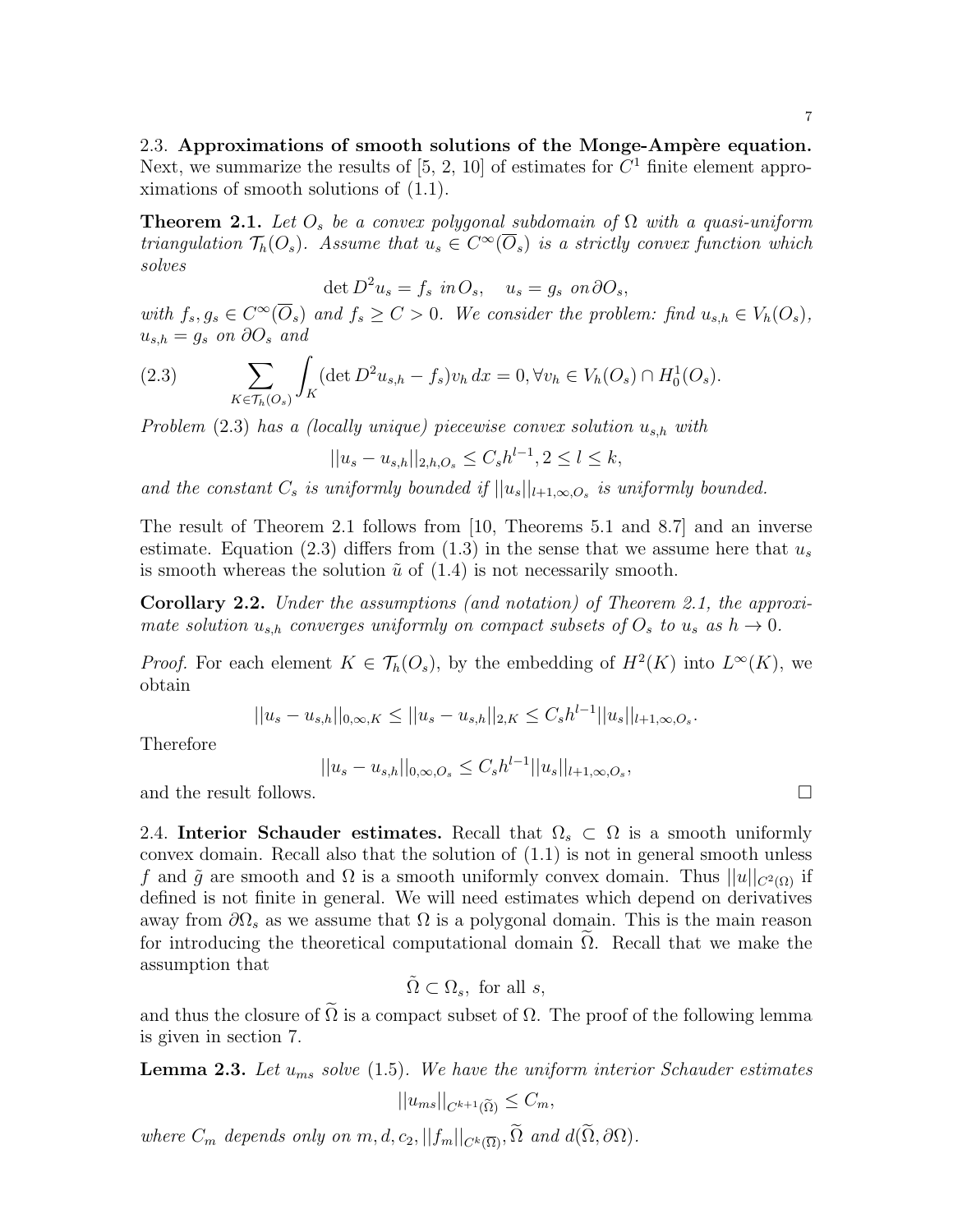2.5. The Aleksandrov solution. In this part of the section, we recall the notion of Aleksandrov solution of (1.1) and state several results that will be needed in our analysis. We follow the presentation in [29] to which we refer for further details.

Let  $\Omega$  be an open subset of  $\mathbb{R}^d$ . Given a real valued convex function v defined on  $\Omega$ , the normal mapping of v, or subdifferential of v, is a set-valued mapping  $N_v$  from  $\Omega$ to the set of subsets of  $\mathbb{R}^d$  such that for any  $x_0 \in \Omega$ ,

$$
N_v(x_0) = \{ q \in \mathbb{R}^d : v(x) \ge v(x_0) + q \cdot (x - x_0), \text{ for all } x \in \Omega \}.
$$

Given  $E \subset \Omega$ , we define  $N_v(E) = \bigcup_{x \in E} N_v(x)$  and denote by  $|E|$  the Lebesgue measure of E when the latter is measurable.

If v is a convex continuous function on  $\Omega$ , the class

 $\mathcal{S} = \{ E \subset \Omega, N_v(E) \text{ is Lebesgue measurable } \},\$ 

is a Borel  $\sigma$ -algebra and the set function  $M[v] : \mathcal{S} \to \overline{\mathbb{R}}$  defined by

$$
M[v](E) = |N_v(E)|,
$$

is a measure, finite on compact sets, called the Monge-Ampère measure associated with the function  $v$ .

We are now in a position to define generalized solutions of the Monge-Ampère equation. Let the domain  $\Omega$  be open and convex. Given a Borel measure  $\mu$  on  $\Omega$ , a convex function  $v \in C(\Omega)$ , is an Aleksandrov solution of

$$
\det D^2 v = \mu,
$$

if the associated Monge-Ampère measure  $M[v]$  is equal to  $\mu$ . If  $\mu$  is absolutely continuous with respect to the Lebesgue measure and with density  $f$ , i.e.

$$
\mu(B) = \int_B f \, dx
$$
, for any Borel set  $B$ ,

we identify  $\mu$  with f. We have

**Theorem 2.4** ([31] Theorem 1.1). Let  $\Omega$  be a bounded convex domain of  $\mathbb{R}^d$ . Assume  $f \in L^1(\Omega)$  and  $g \in C(\partial \Omega)$  can be extended to a function  $\tilde{g} \in C(\overline{\Omega})$  which is convex in  $\Omega$ . Then the Monge-Ampère equation (1.1) has a unique convex Aleksandrov solution in  $C(\Omega)$ .

**Remark 2.5.** The assumption that  $q \in C(\partial\Omega)$  can be extended to a convex function  $\tilde{q} \in C(\overline{\Omega})$  can be removed if the domain  $\Omega$  is uniformly convex, [29].

We recall that for a convex function v in  $C^2(\Omega)$ , the Monge-Ampère measure  $M[v]$ associated with  $v$  is given by

$$
M[v](E) = \int_E \det D^2 v(x) \, dx,
$$

for all Borel sets  $E \subset \Omega$ .

**Lemma 2.6.** Let  $v \in W^{2,d}(\Omega)$  be a piecewise  $C^2$  convex function such that  $\det D^2 v \geq$ 0 a.e. Then  $M[v](E) = \int_E \det D^2v(x) dx$  for all Borel sets  $E \subset \Omega$ .

The proof of the above lemma is given in section 7.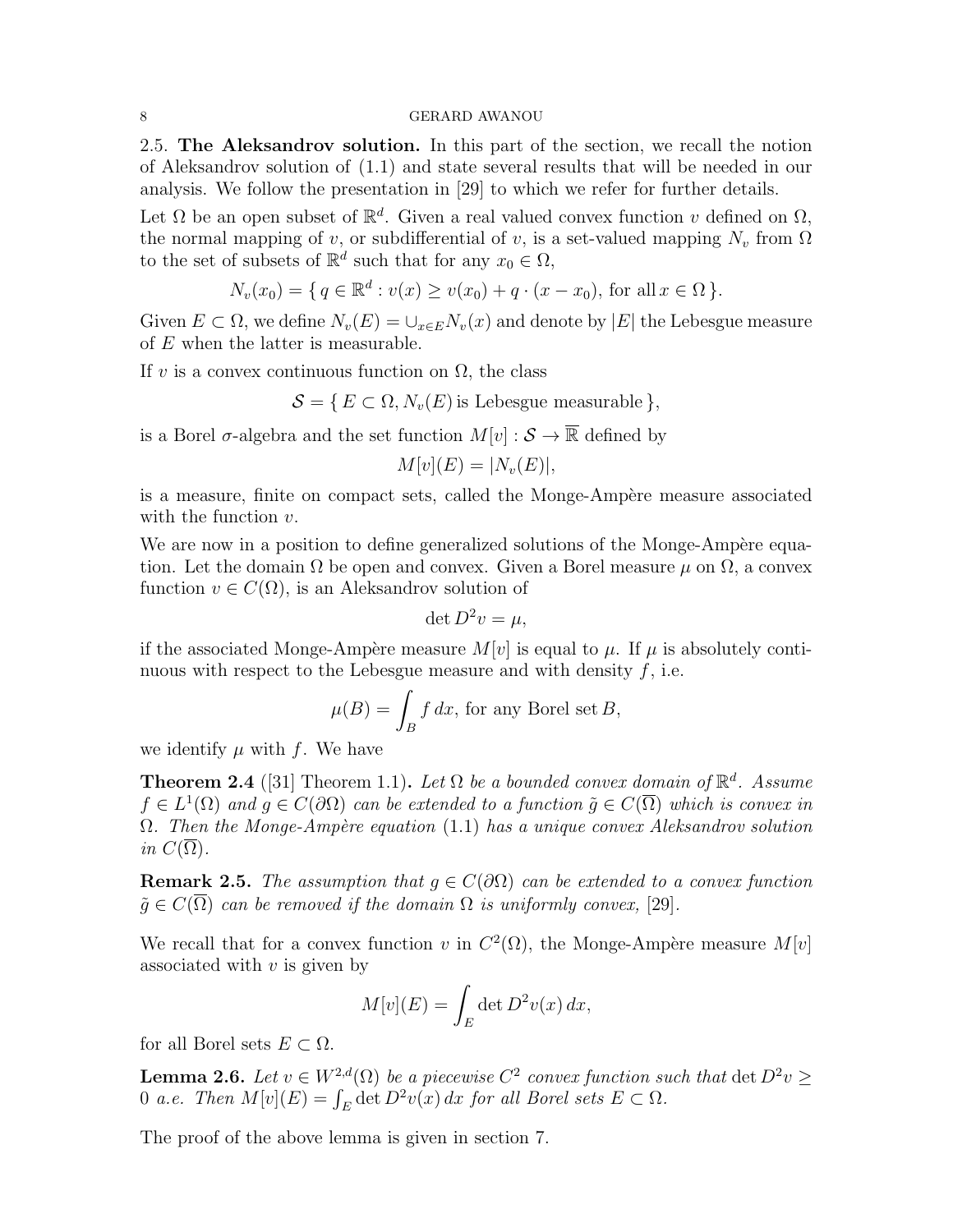**Definition 2.7.** A sequence  $\mu_m$  of Borel measures is said to converge weakly to a Borel measure  $\mu$  if and only if

$$
\int_{\Omega} p(x) d\mu_m \to \int_{\Omega} p(x) d\mu,
$$

for every continuous function p with compact support in  $\Omega$ .

For the special case of absolutely continuous measures  $\mu_m$  with density  $a_m$  with respect to the Lebesgue measure, we have

**Definition 2.8.** Let  $a_m, a \geq 0$  be given functions. We say that  $a_m$  converges weakly to a as measures if and only if

$$
\int_{\Omega} a_m p \, dx \to \int_{\Omega} ap \, dx,
$$

for all continuous functions p with compact support in  $\Omega$ .

We have the following weak continuity result of Monge-Ampère measures with respect to local uniform convergence.

**Lemma 2.9** (Lemma 1.2.3 [29]). Let  $u_m$  be a sequence of convex functions in  $\Omega$  such that  $u_m \to u$  uniformly on compact subsets of  $\Omega$ . Then the associated Monge-Ampère measures  $M[u_m]$  tend to  $M[u]$  weakly.

**Remark 2.10.** It follows that if  $u_m$  is a sequence of  $C^2(\Omega)$  convex functions such that  $u_m \to u$  uniformly on compact subsets of  $\Omega$ , with u solving (1.1), then det  $D^2 u_m$ converges weakly to f as measures.

We will often use the following lemma, the proof of which is given in section 7.

**Lemma 2.11.** Let  $u_i$  denote a uniformly bounded sequence of convex functions on a convex domain  $\Omega$ . Then the sequence  $u_j$  is locally uniformly equicontinuous and thus has a pointwise convergent subsequence.

2.6. Approximations by solutions on subdomains. For a function  $b$  defined on  $\partial\Omega$ , we denote by  $b^*$  its convex envelope, i.e. the supremum of all convex functions below b. If b can be extended to a continuous convex function on  $\overline{\Omega}$ , then  $b^* = b$  on ∂Ω.

Following [39], we define a notion of convergence for functions defined on different subdomains. Recall that  $\Omega \subset \mathbb{R}^d$  is bounded and convex. For a function  $z : \Omega \to \mathbb{R}$ , its upper graph Z is given by

 $Z := \{ (x, x_{d+1}) \in \Omega \times \mathbb{R}, x_{d+1} > v(x) \}.$ 

For a function  $b : \partial\Omega \to \mathbb{R}$ , its upper graph is given by

 $B := \{ (x, x_{d+1}) \in \partial \Omega \times \mathbb{R}, x_{d+1} > b(x) \}.$ 

Definition 2.12. We say that  $z = b$  on  $\partial\Omega$  if

$$
B = \overline{Z} \cap (\partial \Omega \times \mathbb{R}).
$$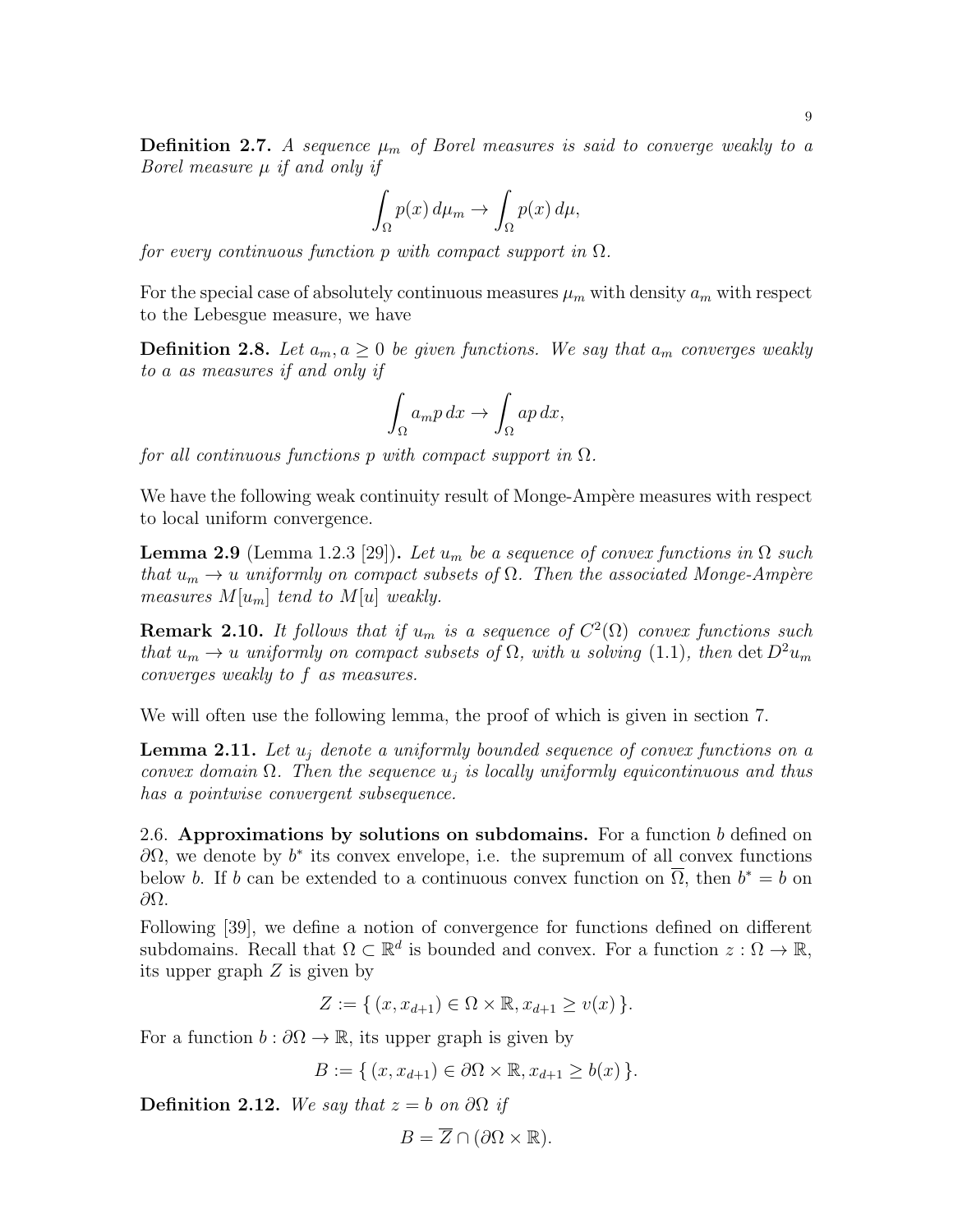**Definition 2.13.** The Hausdorff distance between two nonempty subsets  $K$  and  $H$ of  $\mathbb{R}^d$  is defined as

$$
\max\{\sup[d(x,K),x\in H],\sup[d(x,H),x\in K]\}.
$$

Let  $\Omega_s \subset \Omega$  be a sequence of convex domains and let  $z_s : \Omega_s \to \mathbb{R}$  be a sequence of convex functions on  $\Omega_s$ . We write  $z_s \to z$  if the upper graphs  $Z_s$  converge in the Hausdorff distance to the upper graph  $\overline{Z}$  of z. Similarly, for a sequence  $b_s : \partial \Omega_s \to \mathbb{R}$ , we say that  $b_s \rightarrow b$  if the corresponding upper graphs converge in the Hausdorff distance.

Finally, let  $a_s : \Omega_s \to \mathbb{R}$  and  $a : \Omega \to \mathbb{R}$ . We write  $a_s \to a$  if the  $a_s$  are uniformly bounded and  $a_s$  converges to a uniformly on compact subsets of  $\Omega$ .

To summarize, in Proposition 2.14 below, for a sequence of convex functions on  $\Omega_s$  or for their restriction to  $\partial\Omega_s$ , the convergence is convergence of the corresponding upper graphs in the Hausdorff distance whereas for the data  $a_s$  we use uniform convergence on compact subsets.

We have

**Proposition 2.14** (Proposition 2.4 of [39]). Let  $z_s : \Omega_s \to \mathbb{R}$  be convex such that

$$
\det D^2 z_s = a_s \, in \Omega_s, z_s = b_s \, on \, \partial \Omega_s.
$$

If

$$
z_s \to z, a_s \to a, b_s \to b,
$$

then

$$
\det D^2 z = a \, in \, \Omega, z = b^* \, on \, \partial \Omega,
$$

where  $b^*$  denotes the convex envelope of b on  $\partial\Omega$ . In particular if b can be extended to a continuous convex function on  $\overline{\Omega}$ ,  $z = b$  on  $\partial\Omega$ .

We state an approximation result for Monge-Ampère equations which follows from [39, Proposition 2.6]. A detailed proof is given in section 7.

**Theorem 2.15.** Let  $\Omega_s$  be a sequence of convex domains increasing to  $\Omega$ , i.e.  $\Omega_s \subset$  $\Omega_{s+1} \subset \Omega$  and  $d(\partial \Omega_s, \partial \Omega) \to 0$  as  $s \to \infty$ . Assume that  $z_s \in C(\overline{\Omega}_s)$  is a sequence of convex functions solving

$$
\det D^2 z_s = a \, in \Omega_s, z_s = b \, on \, \partial \Omega_s,
$$

with  $a \geq 0$ ,  $a \in C(\overline{\Omega})$ . Assume that  $b \in C(\overline{\Omega})$  and is convex on  $\Omega$ .

Then  $z_s$  converges (up to a subsequence) uniformly on compact subsets of  $\Omega$  to the unique convex solution z of

$$
\det D^2 z = a \, in \, \Omega, z = b \, on \, \partial \Omega,
$$

**Remark 2.16.** If  $v_s$  is a sequence of convex functions which converge on  $\Omega$  to a convex function  $v$  with upper graph  $V$ , we can extend  $v$  canonically to the boundary by taking the function on  $\partial\Omega$  with upper graph  $\overline{V} \cap (\partial\Omega \times \mathbb{R})$ .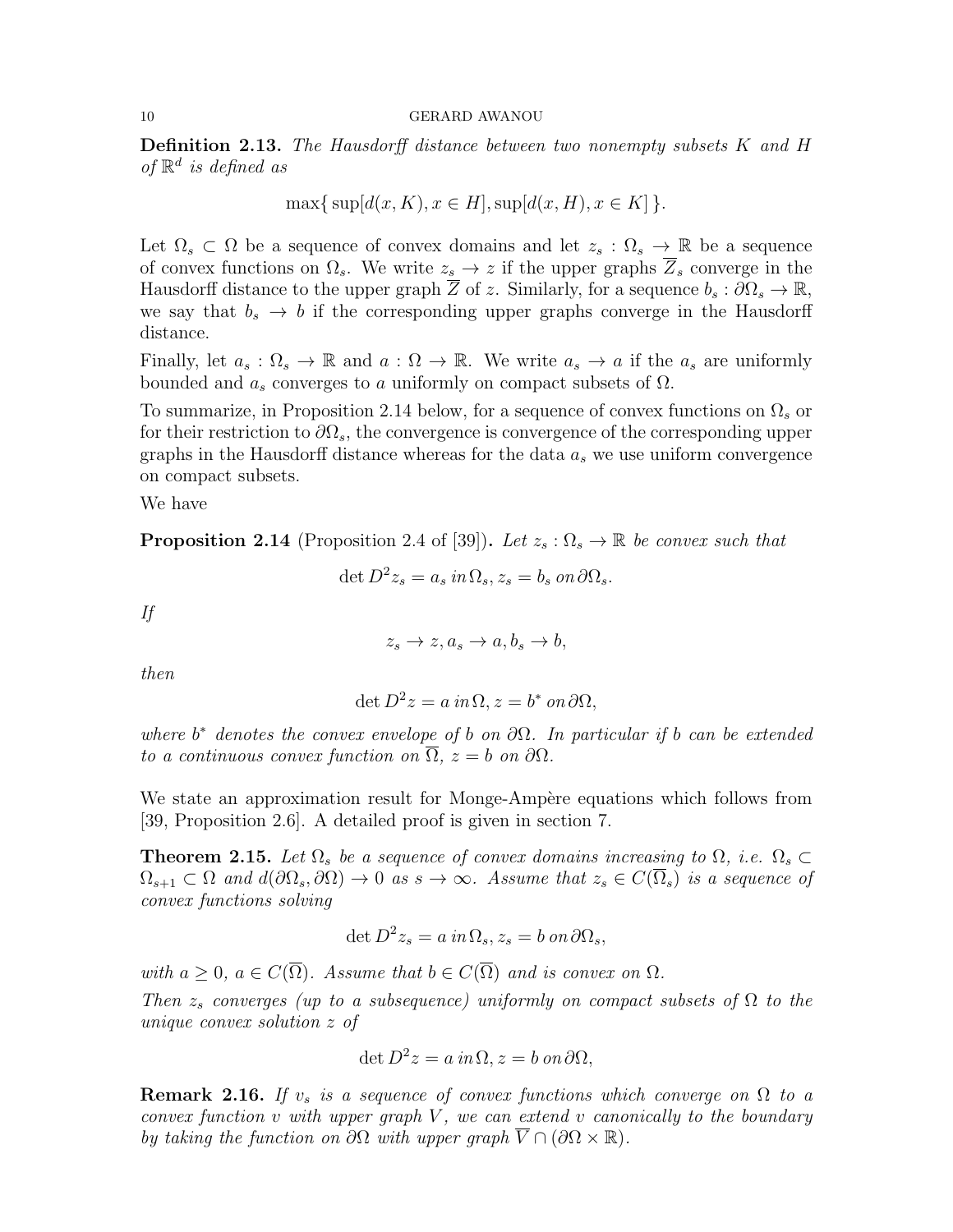2.7. A characterization of weak convergence of measures. The result we now give is well-known but we give a proof in section 7 for completeness.

Let  $C_b(\Omega)$  denote the space of bounded continuous functions on  $\Omega$ . We have

**Lemma 2.17.** Let  $a_m, a \in C_b(\Omega), a_m, a \geq 0$  for  $m = 0, 1, \ldots$  Assume that the sequence  $a_m$  is uniformly bounded on  $\Omega$  and that  $a_m$  converges weakly to a as measures and let  $p \in H_0^1(\Omega)$ . We have

$$
\int_{\Omega} a_m p \, dx \to \int_{\Omega} ap \, dx,
$$

as  $m \to \infty$ .

2.8. Useful facts about convex functions. It is known that the pointwise limit of a sequence of convex functions is convex. Also, every pointwise convergent sequence of convex functions converges uniformly on compact subsets. See for example [8, Remark 1 p. 129 ].

### 3. Smooth and polygonal exhaustions of the domain

It is known from [9] for example that there exists a sequence of smooth uniformly convex domains  $\Omega_s$  increasing to  $\Omega_s$ , i.e.  $\Omega_s \subset \Omega_{s+1} \subset \Omega$  and  $d(\partial \Omega_s, \partial \Omega) \to 0$  as  $s \to \infty$ . An explicit construction of the sequence  $\Omega_s$  in the special case  $\Omega = (0,1)^2$ can be found in [42].

Recall that  $f_m$  and  $g_m$  are  $C^{\infty}(\overline{\Omega})$  functions such that  $0 < c_2 \le f_m \le c_3, f_m \to f$  and  $g_m \to \tilde{g}$  uniformly on  $\overline{\Omega}$ . Thus the sequences  $f_m$  and  $g_m$  are uniformly bounded on  $\Omega$ . The sequences  $f_m$  and  $g_m$  may be constructed by extending the given functions to a slightly larger domain preserving the property  $f \geq C > 0$  for some constant C and apply a standard mollification. See [3] for a different procedure. By [14], the problem (1.5) has a unique convex solution  $u_{ms} \in C^{\infty}(\overline{\Omega}_s)$ . By Theorem 2.15, as  $s \to \infty$ , the sequence  $u_{ms}$  converges uniformly on compact subsets of  $\Omega$  to the unique convex solution  $u_m \in C(\Omega)$  of Problem (1.2). Moreover, the solution  $u_m$  of (1.2) converges uniformly on compact subsets of  $\Omega$  to the unique convex solution u of (1.1).

Recall that  $\Omega$  is a convex polygonal subdomain of  $\Omega$  with a quasi-uniform triangulation  $\mathcal{T}_h(\Omega)$ . We let  $\delta > 0$  be a fixed parameter and chose m and  $\Omega$  such that  $|f(x) - f(x)|$  $|f_m(x)| < \delta, |\tilde{g}(x) - g_m(x)| < \delta$  and  $|u(x) - u_m(x)| < \delta$  for all  $x \in \tilde{\Omega}$ . Without loss of generality we may assume that  $\Omega \subset \Omega_s$  for all s.

We have

**Theorem 3.1.** There exists a convex function  $u_h \in V_h(\tilde{\Omega})$  which is uniformly bounded on compact subsets of  $\Omega$  uniformly in h. The function  $u_h$  satisfies  $u_h = u_m$  on  $\partial \Omega$  and is obtained as the limit of a subsequence in s of the convex solution  $u_{ms,h}$  in  $V_h(\Omega)$  of the problem:

(3.1) 
$$
\sum_{K \in \mathcal{T}_h} \int_{K \cap \tilde{\Omega}} (\det D^2 u_{ms,h} - f_m) v_h dx = 0, \forall v_h \in V_h(\tilde{\Omega}) \cap H_0^1(\tilde{\Omega}),
$$

with  $u_{ms,h} = u_{ms}$  on  $\partial\Omega$ .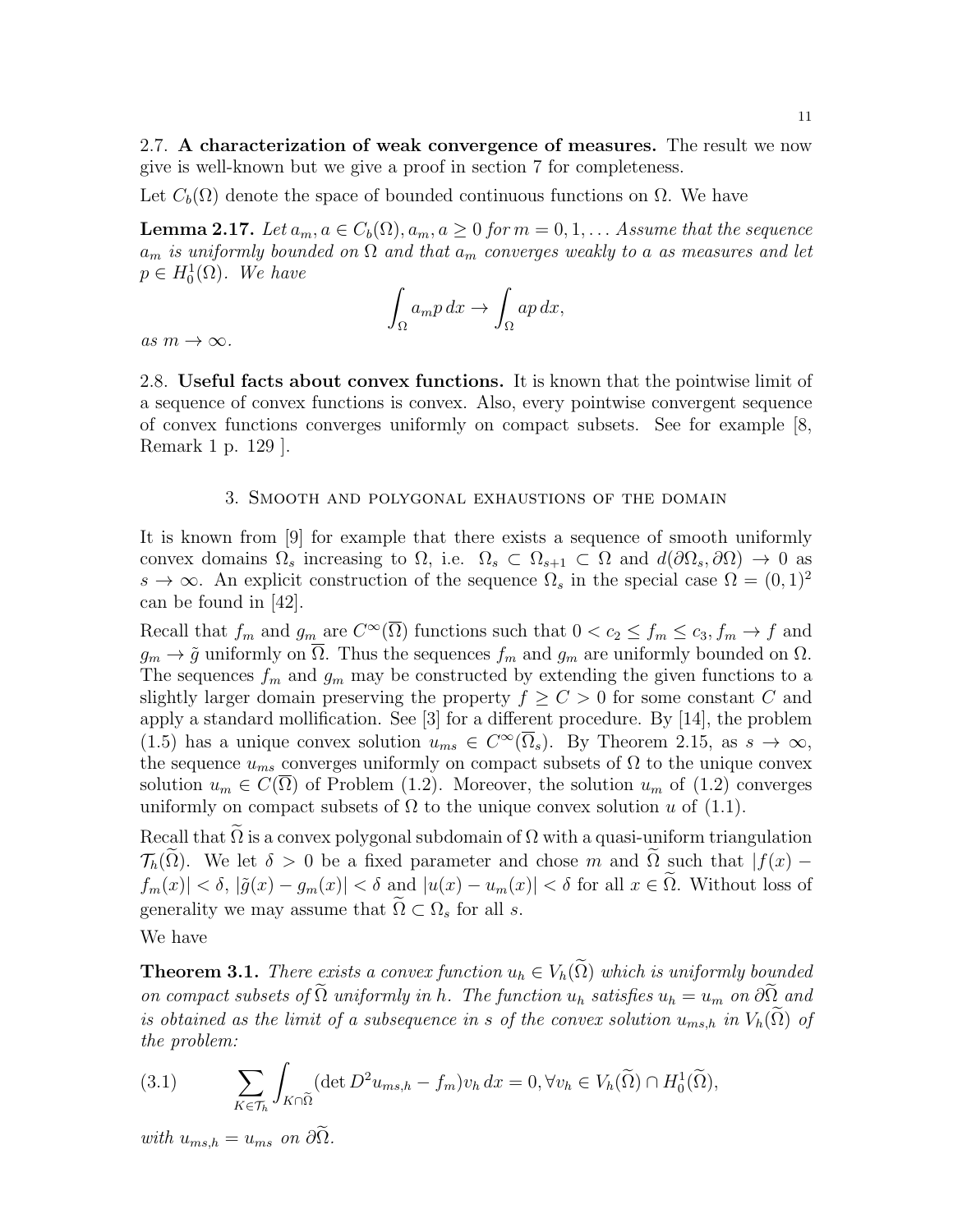*Proof.* Since  $u_{ms}$  is smooth on  $\overline{\Omega}_s$ , Theorem 2.1 yields a solution to Problem (3.1). The latter is convex on  $\Omega$  as a  $C^1$  piecewise convex function, c.f. [16, section 5]. Given a compact subset K of  $\tilde{\Omega}$ , we have

$$
(3.2) \t ||u_{ms} - u_{ms,h}||_{0,\infty,K} \le ||u_{ms} - u_{ms,h}||_{0,\infty,\tilde{\Omega}} \le C||u_{ms}||_{k+1,\infty,\tilde{\Omega}} h^{k-1}.
$$

since  $\widetilde{\Omega} \subset \Omega_s$ . By the interior Schauder estimates Lemma 2.3, the sequence in s of convex functions  $u_{ms,h}$  is uniformly bounded on compact subsets, and hence by Lemma 2.11 has a convergent subsequence also denoted by  $u_{ms,h}$  which converges to a function  $u_h$ . The function  $u_h$  is convex as the pointwise limit of convex functions and the convergence is uniform on compact subsets.

Next, we note that for a fixed h,  $u_{ms,h}$  is a piecewise polynomial in the variable x of fixed degree k and convergence of polynomials is equivalent to convergence of their coefficients. Thus  $u_h$  is a piecewise polynomial of degree k. Moreover, the continuity conditions on  $u_{ms,h}$  are linear equations involving its coefficients. Thus  $u_h$  has the same continuity property as  $u_{ms,h}$ . In other words  $u_h \in V_h(\Omega)$ .

Finally, since  $u_{ms}$  converges uniformly on compact subsets to  $u_m$  as  $s \to \infty$ , we have on  $\partial\Omega$ ,  $u_h = u_m$  as  $\partial\Omega$  is by construction a compact subset of  $\Omega$ .

As a consequence of the interior Schauder estimates,  $u_h$  is uniformly bounded on compact subsets of  $\Omega$  uniformly in h.

The goal of the next two sections is to prove that the function  $u<sub>h</sub>$  given by Theorem 3.1 solves Problem (1.3).

### 4. Solvability of the discrete problems.

The goal of this section is to prove that  $(1.3)$  has a solution. Then Problem  $(3.1)$  can be written

(4.1) 
$$
\int_{\widetilde{\Omega}} (\det D^2 u_{ms,h} - f_m) v_h dx = 0, \forall v_h \in V_h(\widetilde{\Omega}) \cap H_0^1(\widetilde{\Omega}).
$$

To see that the left hand side of the above equation is well defined, we note that  $u_{ms,h}$  is a piecewise polynomial  $C^1$  function and is thus in  $W^{2,d}(\tilde{\Omega})$ . As a consequence det  $D^2 u_{ms,h} \in L^1(\Omega)$  and since  $v_h \in L^{\infty}(\Omega)$ , this gives the result.

Recall that the discrete solution  $u_{ms,h}$  being piecewise convex and  $C^1$  is convex on  $\Omega$ , c.f. [16, section 5 ]. We define

$$
f_{ms,h} = \det D^2 u_{ms,h}.
$$

By Lemma 2.6, we can then view  $u_{ms,h} \in W^{2,d}(\tilde{\Omega})$  as the solution (in the sense of Aleksandrov) of the Monge-Ampère equation

$$
\det D^2 u_{ms,h} = f_{ms,h} \operatorname{in} \widetilde{\Omega}.
$$

 $\Box$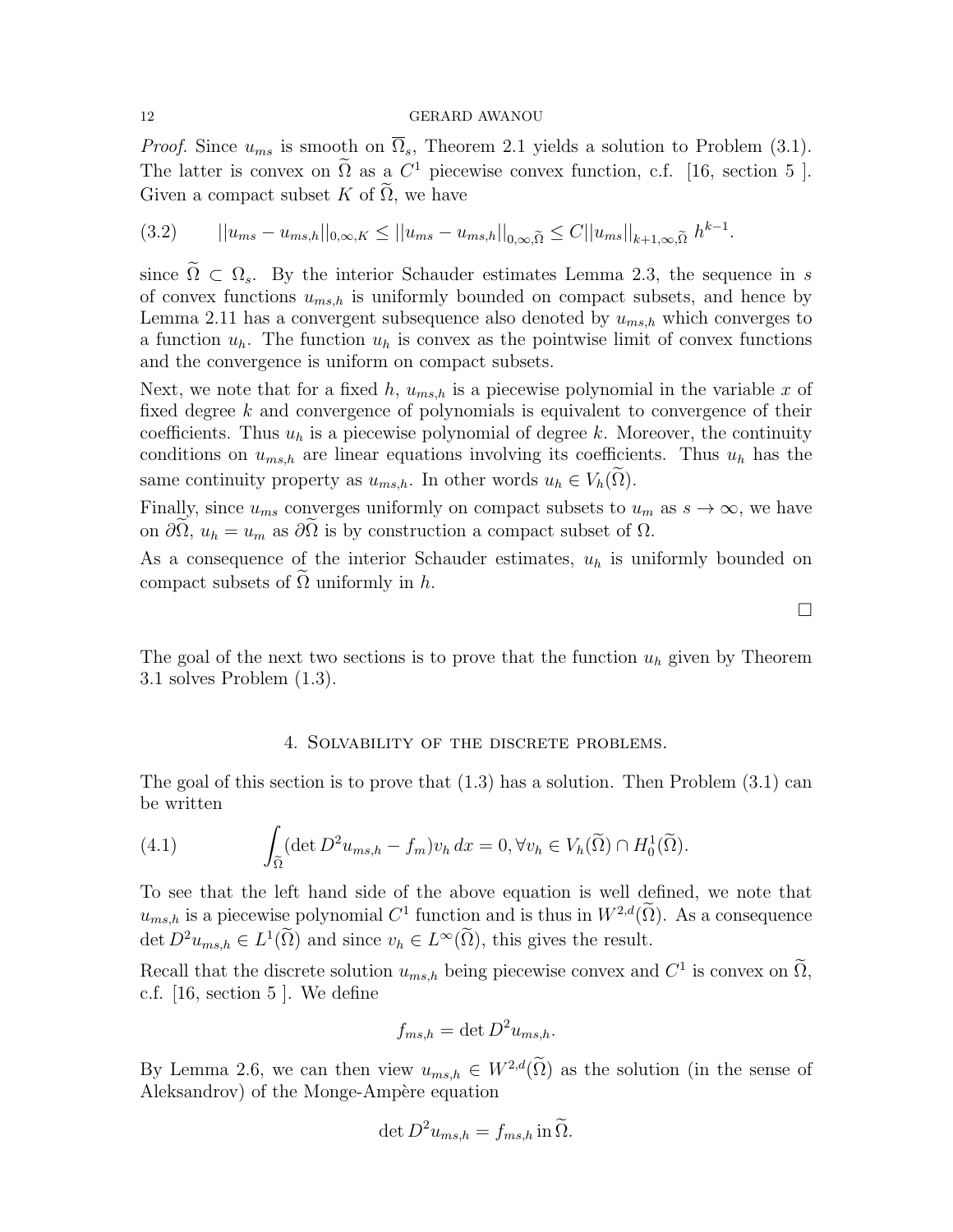By Lemma 2.9, det  $D^2 u_{ms_l,h} \to \det D^2 u_h$  weakly as measures for a subsequence  $s_l \to$  $\infty$ . Then by Lemma 2.17 we get for  $v \in V_h(\Omega) \cap H_0^1(\Omega)$ ,

(4.2) 
$$
\int_{\tilde{\Omega}} (\det D^2 u_{ms_l,h}) v \, dx \to \int_{\tilde{\Omega}} (\det D^2 u_h) v \, dx.
$$

It remains to prove that as  $l \to \infty$ 

$$
\int_{\widetilde{\Omega}} (\det D^2 u_{ms_l,h}) v \, dx \to \int_{\widetilde{\Omega}} f_m v \, dx.
$$

This is essentially what is proved in the next theorem

**Theorem 4.1.** Let  $V_h(\Omega)$  denote a finite dimensional space of  $C^1$  functions satisfying the assumptions of approximation property and inverse estimates of section 2.2. Then Problem  $(1.3)$  has a convex solution  $u_h$ .

*Proof.* Given  $v \in V_h(\Omega) \cap H_0^1(\Omega)$ , let  $v_l$  be a sequence of infinitely differentiable functions with compact support in  $\tilde{\Omega}$  such that  $||v_l - v||_{1,2} \to 0$  as  $l \to \infty$ . We have by definition of  $f_{ms,h}$ 

(4.3) 
$$
\int_{\tilde{\Omega}} (\det D^2 u_{ms_l,h}) v \, dx = \int_{\tilde{\Omega}} f_{ms_l,h} v \, dx.
$$

We have

$$
\int_{\widetilde{\Omega}} f_{ms_l,h} v \, dx = \int_{\widetilde{\Omega}} f_{ms_l,h}(v - v_l) \, dx + \int_{\widetilde{\Omega}} f_{ms_l,h}(v_l - \Pi_h(v_l)) \, dx \n+ \int_{\widetilde{\Omega}} f_{ms_l,h} \Pi_h(v_l) \, dx,
$$

and thus by  $(4.1)$ 

(4.4)  
\n
$$
\int_{\tilde{\Omega}} f_{ms_l,h} v \, dx = \int_{\tilde{\Omega}} f_{ms_l,h}(v-v_l) \, dx + \int_{\tilde{\Omega}} f_{ms_l,h}(v_l - \Pi_h(v_l)) \, dx
$$
\n
$$
+ \int_{\tilde{\Omega}} f_m \Pi_h(v_l) \, dx
$$
\n
$$
= \int_{\tilde{\Omega}} (f_{ms_l,h} - f_m)(v-v_l) \, dx
$$
\n
$$
+ \int_{\tilde{\Omega}} (f_{ms_l,h} - f_m)(v_l - \Pi_h(v_l)) \, dx + \int_{\tilde{\Omega}} f_m v \, dx.
$$

By the inverse estimate (2.2)

$$
\left| \left| \det D^2 u_{ms,h} \right| \right|_{0,\infty,\widetilde{\Omega}} \leq C ||u_{ms,h}||_{2,\infty,\widetilde{\Omega}}^d
$$
  

$$
\leq Ch^{-2d} ||u_{ms,h}||_{0,\infty,\widetilde{\Omega}}^d.
$$

Hence by Lemma 2.3

(4.5) 
$$
||\det D^2 u_{ms,h}||_{0,\infty,\widetilde{\Omega}} \leq C_h,
$$

for a constant  $C_h$  which depends on h but is independent of s.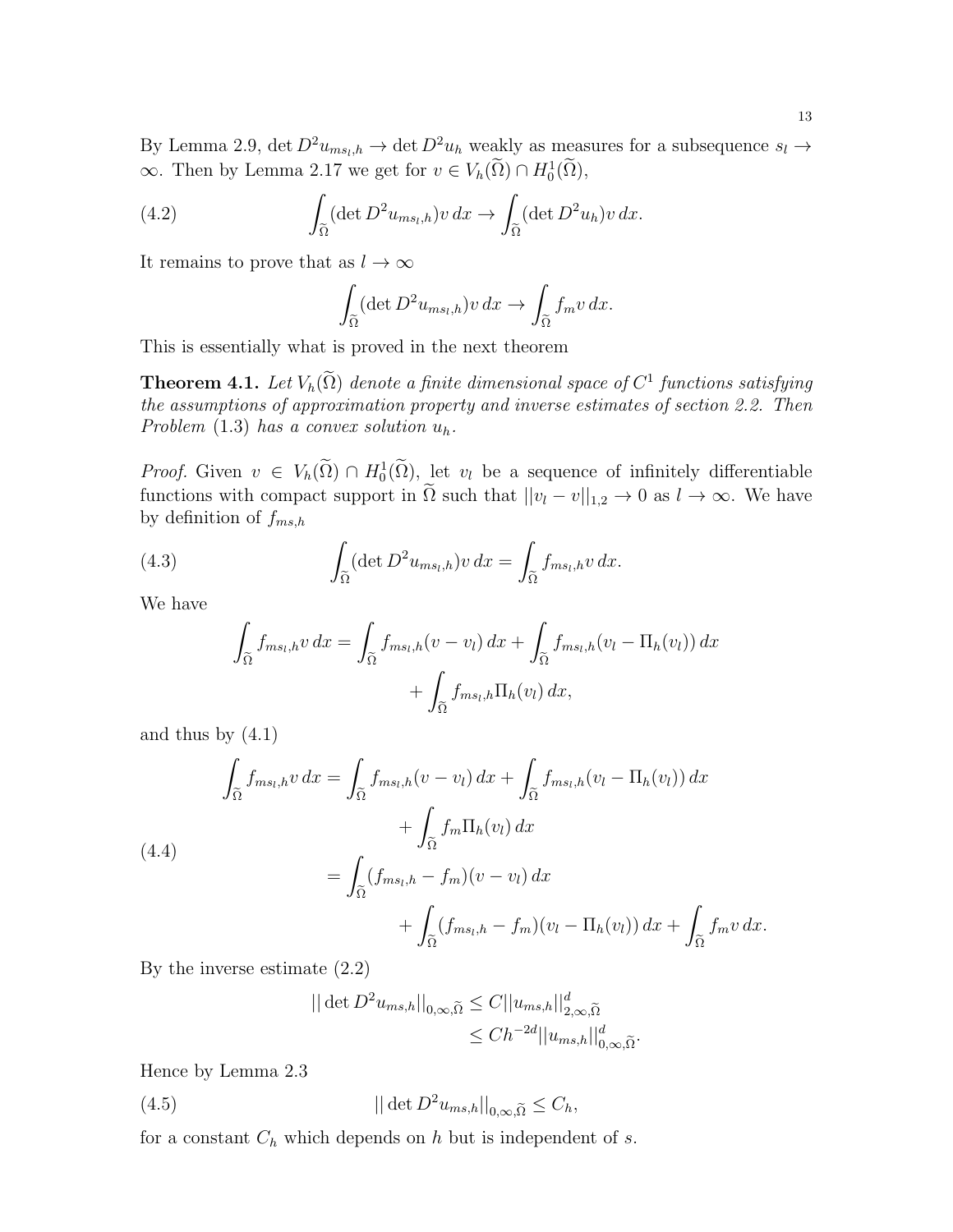Since  $f_m$  is uniformly bounded on  $\overline{\Omega}$ , it follows from (4.5)

(4.6) 
$$
\left| \int_{\widetilde{\Omega}} (f_{ms_l,h} - f_m)(v - v_l) dx \right| \leq C ||v - v_l||_{1,2} \to 0 \text{ as } l \to \infty.
$$

Finally, since  $v \in V_h(\Omega)$ , we have  $\Pi_h(v) = v$  and hence

$$
\int_{\tilde{\Omega}} (f_{ms_l,h} - f_m)(v_l - \Pi_h(v_l)) dx = \int_{\tilde{\Omega}} (f_{ms_l,h} - f_m)(v_l - v) dx \n+ \int_{\tilde{\Omega}} (f_{ms_l,h} - f_m)(\Pi_h(v - v_l)) dx.
$$

By Schwarz inequality, (4.5) and (2.1)

$$
\left| \int_{\widetilde{\Omega}} (f_{ms_l,h} - f_m)(\Pi_h(v - v_l)) dx \right| \leq C_h ||\Pi_h(v - v_l)||_{0,2} \leq C_h ||v - v_l||_{1,2} \to 0 \text{ as } l \to \infty.
$$

Arguing again as in (4.6), it follows that

(4.7) 
$$
\int_{\tilde{\Omega}} (f_{ms_l,h} - f_m)(v_l - \Pi_h(v_l)) dx \to 0 \text{ as } l \to \infty.
$$

We conclude by  $(4.2)$ – $(4.7)$  that as  $l \to \infty$ 

$$
\int_{\tilde{\Omega}} (\det D^2 u_{ms_l,h}) v \, dx \to \int_{\tilde{\Omega}} f_m v \, dx.
$$

By the unicity of the limit

$$
\int_{\widetilde{\Omega}} (\det D^2 u_h) v \, dx = \int_{\widetilde{\Omega}} f_m v \, dx.
$$

That is, the limit  $u_h$  solves (1.3). The existence of a solution to (1.3) is proved.  $\Box$ 

## 5. Convergence of the discretization

### We have

**Theorem 5.1.** Under the assumptions set forth in the introduction, the convex solution  $u_h$  of Problem 1.3 (given by Theorem 4.1) converges uniformly on compact subsets of  $\tilde{\Omega}$ , as  $h \to 0$ , to the solution  $\tilde{u}$  of (1.4) which is convex on  $\tilde{\Omega}$  and continuous up to the boundary.

*Proof.* We recall from Theorem 3.1 that the function  $u_h$  is uniformly bounded on compact subsets of  $Ω$ . It follows from Lemma 2.11 that there exists a subsequence  $u_{h_l}$  which converges pointwise to a convex function v. The latter is continuous on  $\Omega$ as it is locally finite. Moreover the convergence is uniform on compact subsets of  $\Omega$ . Recall also from Theorem 3.1 that  $u<sub>h</sub>$  is obtained as a subsequence in s of the approximations  $u_{ms,h}$  of smooth solutions  $u_{ms}$  which converge to  $u_m$  uniformly on compact subsets of  $\Omega$ .

Let K be a compact subset of  $\Omega$ . There exists a subsequence  $u_{m,s_l,h}$  which converges uniformly to  $u_h$  on K. By the uniform convergence of  $u_{ms}$  to  $u_m$  on K, we may assume that  $u_{m,s_l}$  converges uniformly to  $u_m$  on K.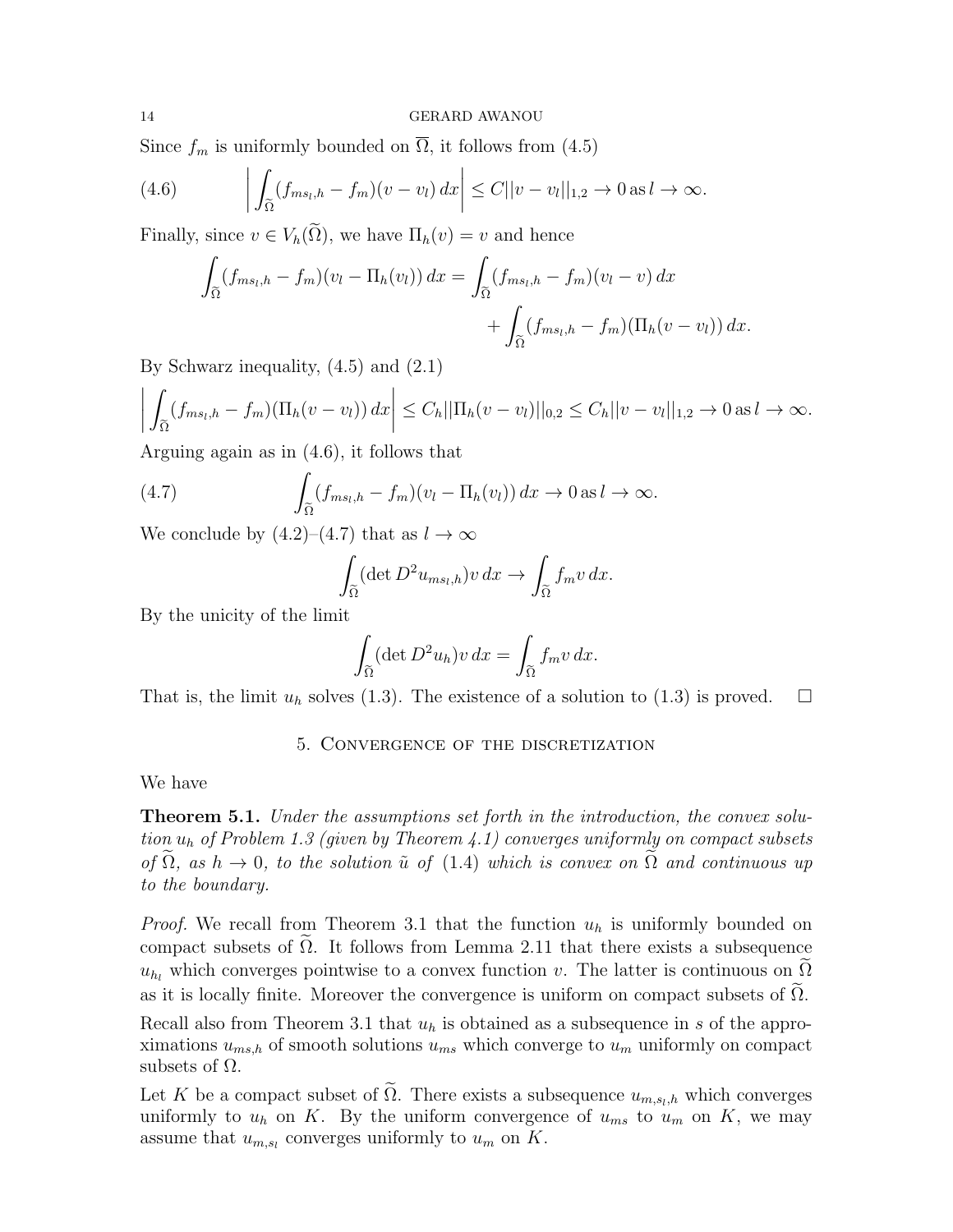Let now  $\epsilon > 0$ . Since  $u_{h_l}$  converges uniformly on K to v,  $\exists l_0$  such that  $\forall l \geq l_0$  $|u_{h_l}(x) - v(x)| < \epsilon/6$  for all  $x \in K$ .

There exists  $l_1 \geq 0$  such that for all  $l \geq \max\{l_0, l_1\}$ ,  $|u_{ms_l,h_l}(x) - u_{h_l}(x)| < \epsilon/6$  for all  $x \in K$ .

Moreover, there exists  $l_2 \geq 0$  such that for all  $l \geq \max\{l_0, l_1, l_2\}$ ,  $|u_{ms_l}(x) - u_m(x)| <$  $\epsilon/6$  for all  $x \in K$ .

Similarly to (3.2), we have on K,  $|u_{ms,h_l}(x) - u_{ms}(x)| \leq C_m h_l$  for all  $x \in K$ . We recall that the constant  $C_m$  is independent of s but depends also on  $\Omega$ .

We conclude that for  $l \ge \max\{l_0, l_1, l_2\}$ ,  $|u_m(x) - v(x)| < \epsilon/2 + Ch_l$  for all  $x \in K$ . We therefore have for all  $\epsilon > 0$   $|u_m(x) - v(x)| < \epsilon$ . We conclude that  $u_m = v$  on K. Since  $u_h = u_m$  on  $\partial \tilde{\Omega}$ , it follows that  $v = u_m$  on  $\partial \tilde{\Omega}$ . This proves that  $u_m = v$  on  $\tilde{\Omega}$ . The limit  $u_m$  being unique, we conclude that  $u_h$  converges uniformly on compact subsets of  $\Omega$  to  $\tilde{u}$ .

 $\Box$ 

### 6. Piecewise strict convexity and local uniqueness

The proof of convergence of the time marching iterative methods for solving (1.3) given in [2, 5] requires the discrete solution to be piecewise strictly convex and locally unique. These results are given in this section. We make the abuse of notation of denoting by  $D^2w_h$  the piecewise Hessian of  $w_h \in V_h(\tilde{\Omega})$ . Let  $\lambda_1(D^2w_h)$  denotes the smallest eigenvalue of  $D^2w_h$ .

# 6.1. Strict convexity of the discrete solution.

**Theorem 6.1.** For  $k \geq 2(d+1)$  the  $C^1$  solution  $u_h$  of (1.3) is piecewise strictly convex and thus strictly convex.

*Proof.* Assume that det  $D^2u_h$  (computed piecewise) is non zero on a set of non zero Lebesgue measure. Then since det  $D^2u_h$  is a piecewise polynomial, it must vanish identically on an element  $K_0$ . Let v denote the unique polynomial of degree  $d+1$  which vanishes identically on all faces of  $K_0$  and with average 1 on  $K_0$ . We denote as well by v its extension by 0 on all other elements. Then  $v > 0$  in  $K_0$  and  $v^2 \in V_h(\Omega) \cap H_0^1(\Omega)$ and thus

$$
\int_{\widetilde{\Omega}} f v^2 dx = \int_{K_0} f v^2 dx > 0.
$$

On the other hand

$$
\int_{\tilde{\Omega}} f v^2 dx = \sum_{K \in \mathcal{T}_h} \int_{K \cap \tilde{\Omega}} (\det D^2 u_h) v^2 dx = \int_{K_0} (\det D^2 u_h) v^2 dx = 0,
$$

since det  $D^2u_h = 0$  on  $K_0$ . Contradiction. We therefore have det  $D^2u_h > 0$  a.e. in  $\tilde{\Omega}$ .  $\Box$ 

Let  $x_0 \in \Omega$ . If necessary, by identifying  $u_h$  with  $u_h + \epsilon |x - x_0|^2$ , where  $\epsilon$  is taken to be close to machine precision, we may assume that the solution  $u<sub>h</sub>$  is strictly convex.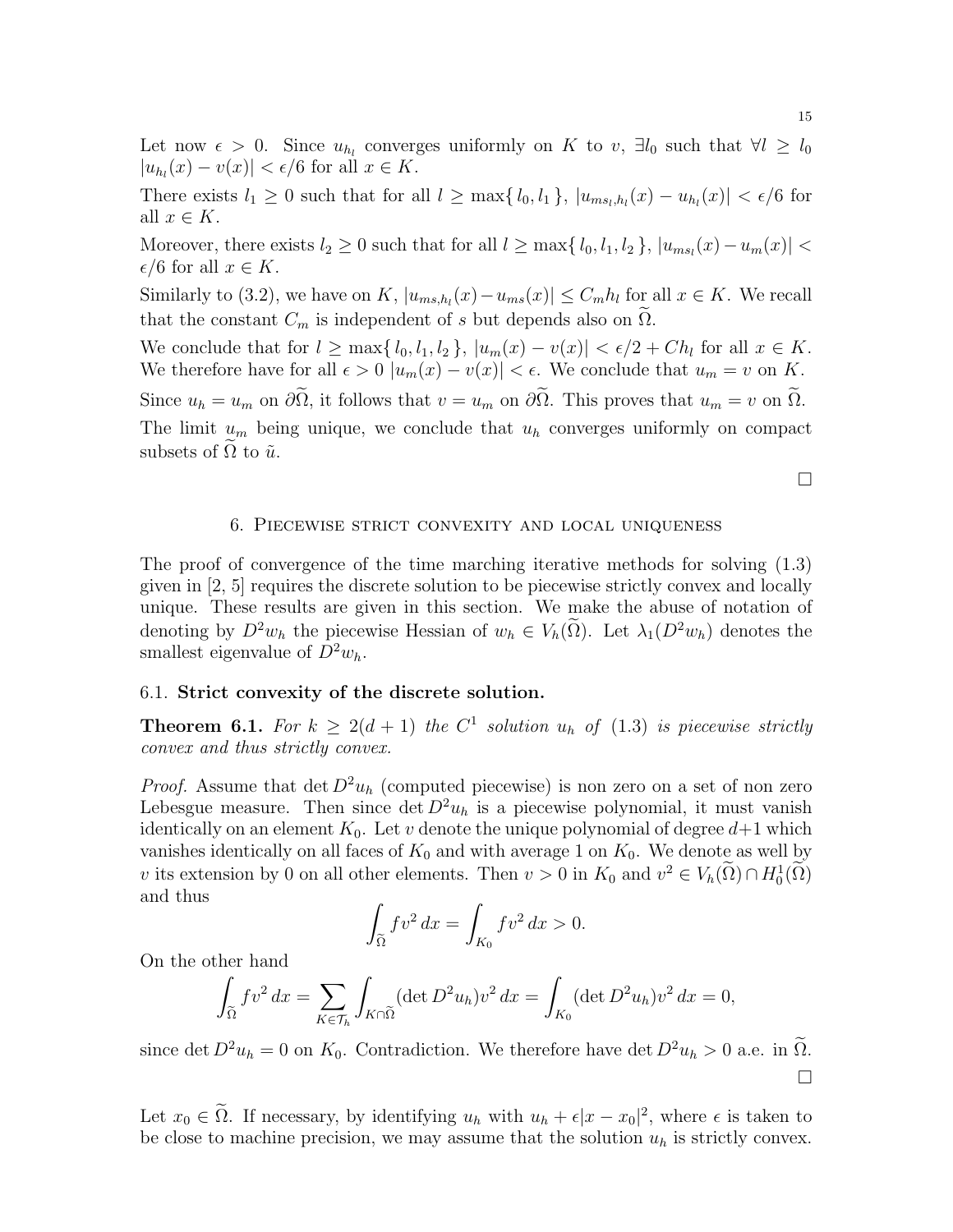### 6.2. Uniqueness of the discrete solution.

**Theorem 6.2.** Let  $u_h$  be a  $C^1$  strictly convex solution of (1.3). Then  $u_h$  is locally unique.

*Proof.* Define  $B_{\rho}(u_h) = \{w_h \in V_h, ||w_h - u_h||_{2,\infty} \leq \rho\}$ . Then since  $\lambda_1(D^2u_h) \geq c_{00}$ , by the continuity of the eigenvalues of a matrix as a function of its entries,  $w_h$  is strictly convex for  $\rho$  sufficiently small and  $\rho$  independent of h.

Let then  $u_h$  and  $v_h$  be two solutions of (1.3) in  $B_\rho(u_h)$ . By the mean value theorem, see for example [2], we have for  $w_h \in V_h(\Omega) \cap H_0^1(\Omega)$ 

$$
0 = \int_{\tilde{\Omega}} (\det D^2 u_h - \det D^2 v_h) w_h dx
$$
  
= 
$$
- \int_0^1 \left\{ \int_{\tilde{\Omega}} [(\cot(1-t)D^2 v_h + t D^2 u_h)(Du_h - Dv_h)] \cdot Dw_h dx \right\} dt.
$$

For each  $t \in [0,1]$ ,  $(1-t)v_h + tu_h \in B_\rho(u_h)$  and is therefore strictly convex, that is

$$
[(\cot(1-t)D^2v_h+tD^2u_h)D(v_h-u_h)]\cdot D(v_h-u_h)\geq C||v_h-u_h||^2, C>0.
$$

Since  $u_h = v_h = u_m$  on  $\partial \tilde{\Omega}$ , we have  $v_h - u_h = 0$  on  $\partial \tilde{\Omega}$  and so integrating both sides, and using  $w_h = v_h - u_h$ , we obtain  $|v_h - u_h|_1 = 0$ . Therefore  $u_h = v_h$ .

**Remark 6.3.** Our assumption  $0 < c_0 \leq f \leq c_1$  is not restrictive. That is, we consider the degenerate case  $f \geq 0$  and the case of unbounded f.

For  $M > 0$ , if one defines  $f_M$  by

$$
f_M(x) = f(x)
$$
 for  $f(x) \leq M$ , and  $f_M(x) = 0$  otherwise,

we showed in [3] how the Aleksandrov solution of (1.1) is a limit of solutions of Monge-Ampère equations with right hand side  $f_M$  and boundary data g.

On the other hand, the constant  $c_0$  may be assumed to be close to machine precision. Moreover, in the case f bounded with  $f \geq 0$ , for  $\epsilon > 0$ , it is a simple consequence of  $[31,$  Lemma 5.1 that solutions of Monge-Ampère equations with right hand side  $f + \epsilon$  and boundary data g converge uniformly on compact subsets to the Aleksandrov solution of  $(1.1)$  as  $\epsilon \rightarrow 0$ .

### 7. Appendix

We give in this section the proof of some technical results.

*Proof of Lemma 2.3.* In the homogeneous case, i.e. for  $g_m = 0$ , the result can be inferred from [15]. See also [20, Theorem 2.16].

In the non homogeneous case, it seems that the only genuine interior Schauder estimates for (1.5), with constant depending only on the diameter of the compact subset  $K \subset \Omega_s$  and not on  $\Omega_s$  is to rely on the corresponding result for the complex Monge-Ampère equation in [21, Theorem 4]. See also the corresponding A.M.S. Mathematical Review. For the convenience of the reader, we finish the proof with a brief introduction to the complex Monge-Ampère equation.

П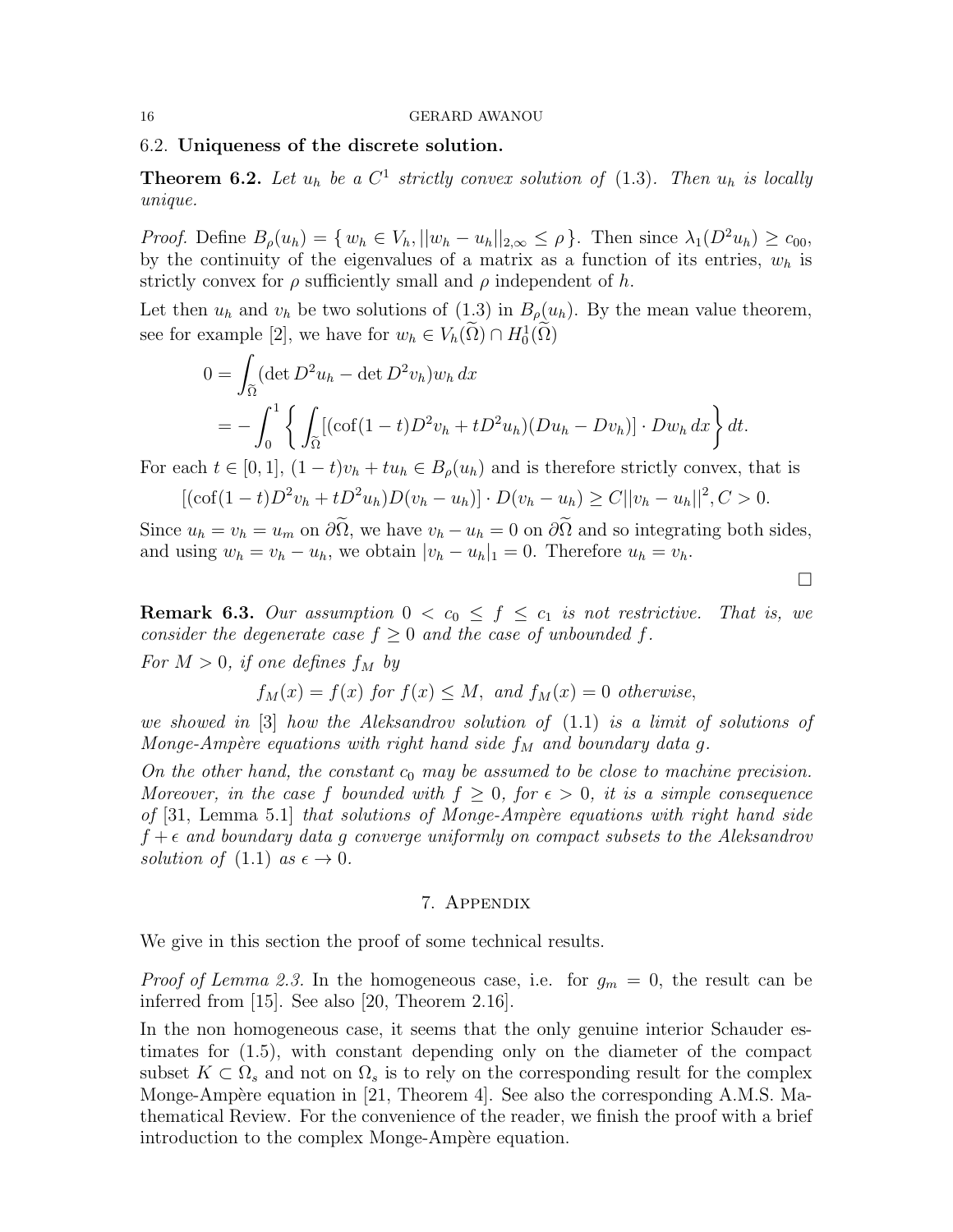It follows from [21, Theorem 4] that

$$
||u_{ms}||_{C^2(\widetilde{\Omega})} \leq C_m,
$$

where  $C_m$  depends only on  $m, d, c_2, ||f_m||_{C^1(\overline{\Omega})}$  and  $d(\widetilde{\Omega}, \partial \Omega)$ . The estimate for higher order derivatives follows from standard elliptic regularity arguments. For example differentiating the equation one time, and taking into account the smoothness of  $f_m$ and the  $C<sup>2</sup>$  estimate, one obtains a second order linear equation which, because of the strict convexity of the solution  $u_{ms}$ , is uniformly elliptic on compact subsets of  $\Omega$  and with solution a first derivative of  $u$ . The interior Schauder estimates for uniformly elliptic linear equations [25, Theorem 6.2] then applies to give the desired estimate for the third derivatives. Repeating this process is known as a bootstrapping argument.

Let us illustrate the technique with the two dimensional Monge-Ampère equation

$$
u_{xx}u_{yy} - u_{xy}^2 = f(x, y),
$$

where we use another standard notation for derivatives for simplicity. Put  $v = u_x$ . Differentiating with respect to  $x$ , we get the second order equation

$$
u_{yy}v_{xx} + u_{xx}v_{yy} - 2u_{xy}v_{xy} = f_x.
$$

By the strict convexity of  $u$ , the equation is uniformly elliptic and hence

$$
||v||_{C^2(\widetilde{\Omega})} \leq C,
$$

with C depending on  $\max_{\Omega} v$ ,  $||f_x||_{C^1(\overline{\Omega})}$ ,  $\widetilde{\Omega}$ ,  $d(\widetilde{\Omega}, \partial \Omega)$ , the smallest eigenvalue of  $D^2u$ and a bound on the  $C^{2,\alpha}$  norm of u. The latter bound implies an upper bound on the eigenvalues of  $D^2u$ , and since  $\det D^2u = f \leq C$ , we obtain a positive lower bound for the smallest eigenvalue of  $D^2u$ . A similar argument applies to  $u<sub>y</sub>$  and thus  $||u||_{C^{3}(\widetilde{\Omega})} \leq C$ , with C depending only on  $||f||_{C^{2}(\overline{\Omega})}, \widetilde{\Omega}$  and  $d(\widetilde{\Omega}, \partial \Omega)$ .

We finish with a brief introduction to the complex Monge-Ampère equation. First the domain  $\Omega \subset \mathbb{R}^d$  is identified with a convex domain of  $\mathbb{C}^d$ . Let now u be a strictly convex smooth solution and put  $z_i = x_i + \sqrt{-1} y_i, i = 1, \ldots, d$ . We can then view u as a function of z defined by  $u(z) = u(x)$ . Same for f and g. The complex Monge-Ampère equation is given by

(7.1) 
$$
\det \left( \frac{\partial^2 u}{\partial z_i \partial \overline{z}_j} \right)_{i,j=1,\dots,d} = f \text{ in } \Omega
$$

$$
u = g \text{ on } \partial \Omega,
$$

where

$$
\frac{\partial u}{\partial z_i} = \frac{1}{2} \left( \frac{\partial u}{\partial x_i} - \sqrt{-1} \frac{\partial u}{\partial y_i} \right)
$$

$$
\frac{\partial u}{\partial \overline{z}_j} = \frac{1}{2} \left( \frac{\partial u}{\partial x_j} + \sqrt{-1} \frac{\partial u}{\partial y_i} \right).
$$

This clearly reduces to (1.1) for real-valued functions defined on a convex domain of  $\mathbb{R}^n$ . The analogue of convex solution is a plurisubharmonic function, i.e. a function for which the Hessian matrix in (7.1) is positive.

 $\Box$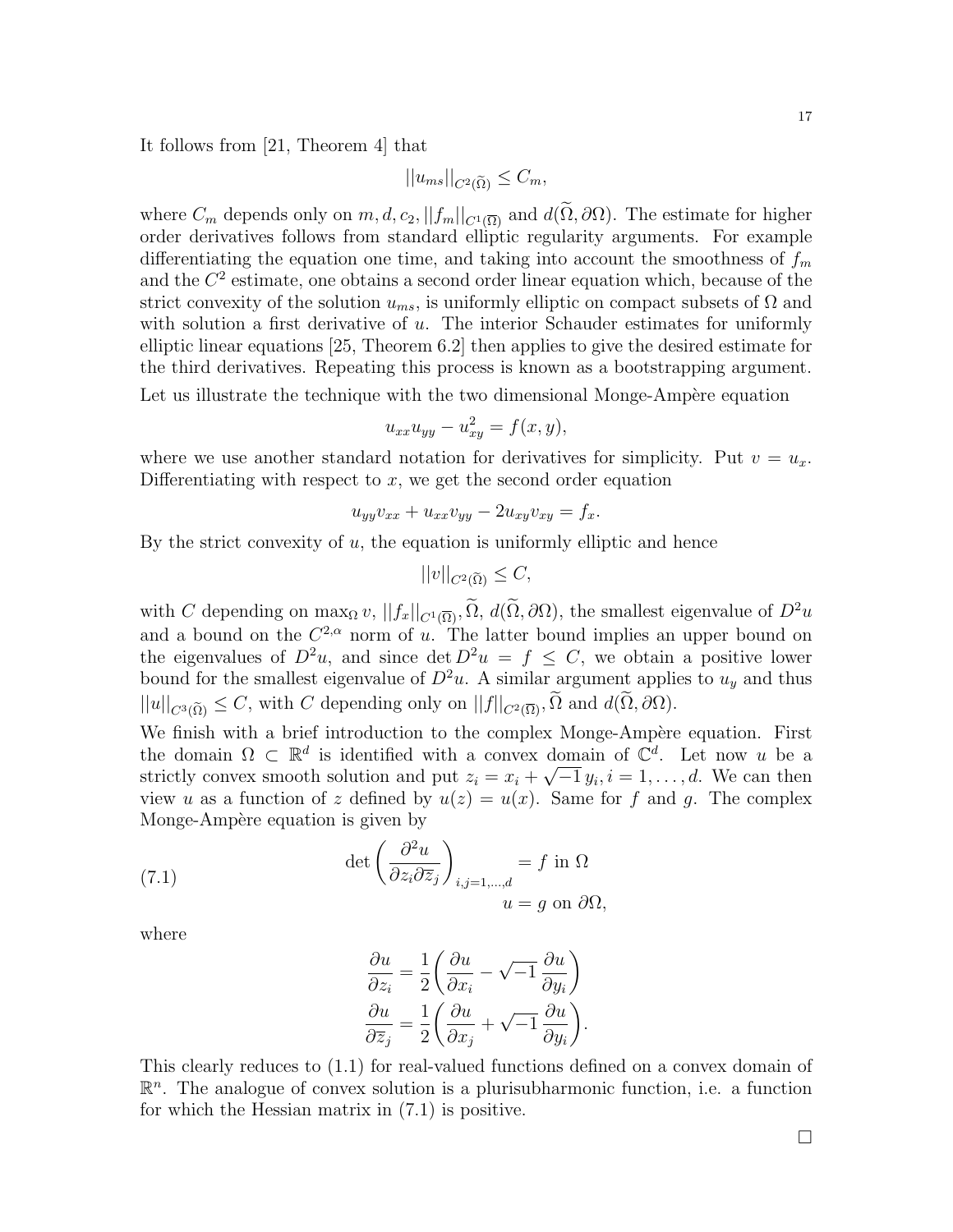*Proof of Lemma 2.6.* Since  $v \in W^{2,d}(\Omega)$ , by Hölder's inequality, det  $D^2v \in L^1(\Omega)$  and thus defines an absolutely continuous finite measure given by

$$
\hat{M}[v](E) = \int_E \det D^2 v(x) \, dx,
$$

and we recall that  $v$  is convex. We will use a comparison principle [37, Theorem 5.1] which permits in general to compare a convex function w with a  $W^{2,d}$  function v when  $M[w]$  is comparable to  $\hat{M}[v]$ . It is stated in [37] for a strictly convex domain, but the result also holds for a domain not necessarily strictly convex as a consequence of Theorem 2.4. Let thus w be the Aleksandrov solution of

$$
M[w] = \hat{M}[v] \text{ in } \Omega, w = v \text{ on } \partial\Omega.
$$

Since  $M[w] \geq \hat{M}[v]$  and  $w \leq v$  on  $\partial\Omega$ , we have  $w \leq v$  in  $\Omega$  by [37, Theorem 5.1].

Next, we claim that  $\hat{M}[v] \leq M[v]$ . For a Borel set  $E \subset \Omega$ , E is the disjoint union of  $\cup_{K\in\mathcal{T}_h} E \cap \mathring{K}$  and  $\cup_{K\in\mathcal{T}_h} E \cap \partial K$ . Moreover, the number of elements  $K \in \mathcal{T}_h$  is countable. Thus

$$
M[v](E) = M[v] \left( \cup_{K \in \mathcal{T}_h} E \cap \mathring{K} \right) + M[v] \left( \cup_{K \in \mathcal{T}_h} E \cap \partial K \right)
$$
  
\n
$$
\geq M[v] \left( \cup_{K \in \mathcal{T}_h} E \cap \mathring{K} \right) = \sum_{K \in \mathcal{T}_h} M[v](E \cap \mathring{K}).
$$

By assumption  $v$  is piecewise  $C^2$  and thus

$$
M[v](E) \ge \sum_{K \in \mathcal{T}_h} \int_{E \cap K} \det D^2 v(x) dx
$$
  
= 
$$
\sum_{K \in \mathcal{T}_h} \int_{E \cap K} \det D^2 v(x) dx = \int_E \det D^2 v(x) dx = \hat{M}[v](E),
$$

since det  $D^2v \in L^1(\Omega)$ .

We have  $M[w] \leq \hat{M}[v] \leq M[v]$  and  $w \geq v$  on  $\partial\Omega$ . Thus by the comparison principle [29, Theorem 1.4.6], we have  $w \geq v$  in  $\Omega$ . We conclude that  $w = v$  and since  $M[w] = \det D^2 v$ , i.e.  $M[w]$  has density  $\det D^2 v$ , this proves the result.

 $\Box$ 

*Proof of Lemma 2.11.* For  $p_j \in \partial u_j(x)$  and  $x \in \Omega$ , we have by [29, Lemma 3.2.1]

$$
|p_j| \le \frac{|u_j(x)|}{d(x, \partial \Omega)} \le \frac{C}{d(x, \partial \Omega)},
$$

for a constant C independent of j. Arguing as in the proof of [29, Lemma 1.1.6], it follows that the sequence  $u_j$  is uniformly Lipschitz and hence equicontinuous on compact subsets of Ω. By the Arzela-Ascoli theorem, [38, p. 179], we conclude that the result holds.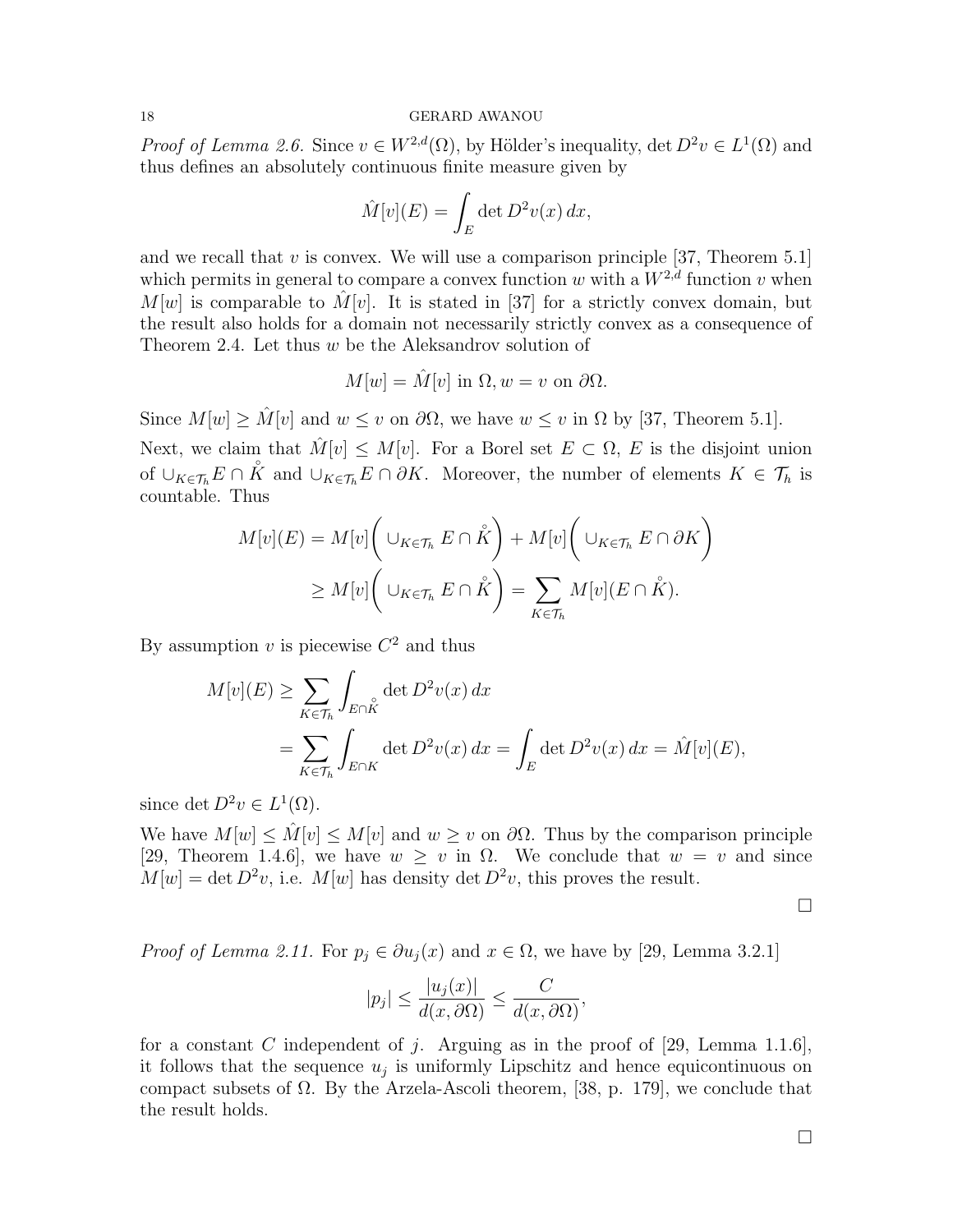*Proof of Theorem 2.15.* By convexity of  $z_s$ , see [35, Theorem 3.4.7], we have

$$
z_s(x) \leq \max_{x \in \Omega_s} b \leq \max_{x \in \Omega} b \leq C, \forall x \in \Omega_s,
$$

for a constant  $C > 0$ .

Let now C denote the minimum of b on  $\partial\Omega_s$ . We may assume that C is independent of s since by assumption  $b \in C(\overline{\Omega})$ . Since  $z_s = b_s$  on  $\partial\Omega_s$ , we have  $z_s - C \geq 0$  on  $\partial\Omega_s$ . Either  $z_s(x) - C \geq 0$  for  $x \in \Omega_s$ , or by Aleksandrov's maximum principle, [37, Lemma 3.5  $\vert$  or  $\vert$  30, Proposition 6.15 $\vert$ ,

$$
(-(z_s(x) - C))^n \le c_n (\operatorname{diam} \Omega_s)^{n-1} d(x, \partial \Omega_s) \int_{\Omega_s} a \, dx,
$$

where  $c_n$  is a constant which depends only on n. We recall that  $a \in C(\overline{\Omega})$ . It follows that the sequence  $z_s$  is bounded below on  $\Omega_s$ .

By Lemma 2.11, the sequence  $z_s$  being bounded has a pointwise convergent subsequence, also denoted by  $z_s$ , to a limit function z. But since  $z_s$  is a sequence of convex functions on  $\Omega_s$ , and  $\Omega_s$  increases to  $\Omega$ , the limit function z is a convex function on  $\Omega$  and the convergence is uniform on compact subsets of  $\Omega$ . Let us first assume that  $z_s$  has a subsequence, also denoted  $z_s$ , such that the corresponding upper graphs converge in the Hausdorff distance, i.e.  $z_s \to z$ . Then by Proposition 2.14, or [39, Proposition 2.4 ], we have

$$
\det D^2 z = a \operatorname{in} \Omega, z = b \operatorname{on} \partial \Omega.
$$

To complete the proof, it remains to show that  $z_s$  has a subsequence such that  $z_s \to z$ . We define

$$
V_s = \{ (x, x_{d+1}) \in \Omega \times \mathbb{R}, x_{d+1} \ge z_s(x) \},
$$

the epigraph of the convex function  $z_s$ . It is known that  $\overline{V}_s$  is a closed convex set. Let  $C \geq 0$  such that  $|z_s(x)| \leq C$  for all s and  $x \in \Omega_s$ . Put

$$
B = \{ (x, x_{d+1}) \in \Omega \times \mathbb{R}, |x_{d+1}| \le C \}.
$$

Thus  $\overline{V}_s \cap B$  is a nonempty compact convex subset of  $\mathbb{R}^{d+1}$ , i.e. a convex body in the terminology of [40]. By the Blaschke selection theorem [40, Theorem 1.8.7], there exists a subsequence also denoted  $\overline{V}_s \cap B$  which converges in the Hausdorff distance to a convex set  $K$ .

By [40, Theorem 1.8.7-a], each  $(x, r) \in K$  is the limit of a sequence  $(x_s, r_s)$  in  $\overline{V}_s \cap B$ . Since the sequence  $z_s$  is bounded from below, we conclude that

$$
\{r \in \mathbb{R}, (x, r) \in K\},\
$$

has a lower bound for all  $x \in \overline{\Omega}$ . Note that the sequence  $x_s$  converges to an element of  $\Omega$ . Thus the lower bound function of K, i.e. the function  $\hat{z}(x)$  defined by

$$
\hat{z}(x) = \inf\{r \in \mathbb{R}, (x, r) \in K\},\
$$

is well defined on  $\Omega$ . By [32, Theorem 1.3.1],  $\hat{z}$  defines a convex function and if we denote by  $\hat{V}$  its epigraph,  $K = \overline{\hat{V}} \cap B$ . We conclude that  $\overline{V}_s$  converges to  $\overline{\hat{V}}$  in the Hausdorff distance, i.e.  $z_s \to \hat{z}$ . We now prove that  $\hat{z} = z$  on  $\Omega$ .

For  $x \in \Omega$ , let  $(x, r_s)$  in  $\overline{V}_s \cap B$  such that  $(x, r_s) \to (x, r)$ . We have  $r_s \geq z_s(x)$ . If necessary, by taking a subsequence, we get  $r \geq z(x)$  and thus by the definition of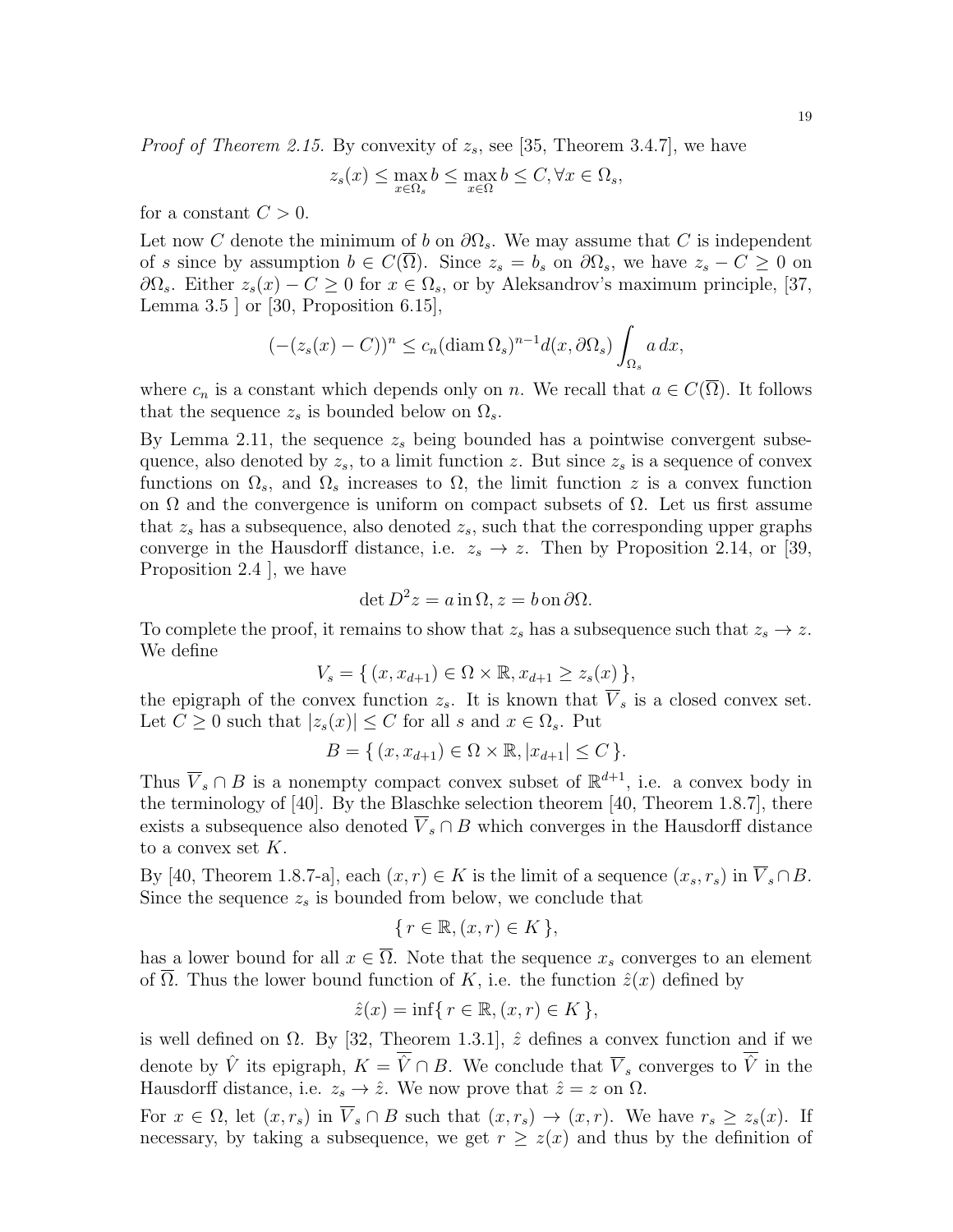$\hat{z}(x)$ , we obtain  $\hat{z}(x) \geq z(x)$ . On the other hand  $(x, z_s(x)) \in \overline{V}_s \cap B$  and so by [40, Theorem 1.8.7-b],  $(x, z(x)) \in K$ . It follows that  $\hat{z}(x) \leq z(x)$  and this concludes the proof.

*Proof of Lemma 2.17.* Since  $p \in H_0^1(\Omega)$ , there exists a sequence  $p_l$  of infinitely differentiable functions with compact support in  $\Omega$  such that  $||p_l - p||_{1,2} \to 0$  as  $l \to \infty$ . We have

$$
\int_{\Omega} (a_m - a)p \, dx = \int_{\Omega} (a_m - a)(p - p_l) \, dx + \int_{\Omega} (a_m - a)p_l \, dx.
$$

By assumption  $\int_{\Omega} (a_m - a)p_l dx \to 0$  as  $m \to \infty$ . Moreover, since  $\Omega$  is bounded and  $||a_m||_{0,\infty} \leq C$  for all m, we have

$$
\left| \int_{\Omega} (a_m - a)(p - p_l) dx \right| \le ||a_m - a||_{0,\infty} \left| \int_{\Omega} p - p_l dx \right|
$$
  
\n
$$
\le C(||a_m||_{0,\infty} + ||a||_{0,\infty}) ||p - p_l||_{0,2}
$$
  
\n
$$
\le C||p - p_l||_{0,2} \to 0 \text{ as } l \to \infty.
$$

This concludes the proof.

### Acknowledgements

The author is grateful to the referees for a careful reading of the manuscript and to Wilfrid Gangbo, Michael Neilan, Ricardo H. Nochetto and Wujun Zhang for many useful discussions. This work began when the author was supported in part by a 2009- 2013 Sloan Foundation Fellowship and continued while the author was in residence at the Mathematical Sciences Research Institute (MSRI) in Berkeley, California, Fall 2013. The MSRI receives major funding from the National Science Foundation under Grant No. 0932078 000. The author was partially supported by NSF DMS grant No 1319640.

#### **REFERENCES**

- [1] G. Awanou. Isogeometric method for the elliptic Monge-Ampère equation. In Approximation Theory, XIV (San Antonio, TX, 2013), pages 1–13. 2014.
- [2] G. Awanou. Pseudo transient continuation and time marching methods for Monge-Amp`ere type equations. Adv. Comput. Math., 41(4):907–935, 2015.
- [3] G. Awanou. Smooth approximations of the Aleksandrov solution of the Monge-Ampère equation. Commun. Math. Sci., 13(2):427–441, 2015.
- [4] G. Awanou. Spline element method for Monge–Ampère equations.  $BIT, 55(3):625–646, 2015$ .
- [5] G. Awanou. Standard finite elements for the numerical resolution of the elliptic Monge-Ampère equations: classical solutions. IMA J. Numer. Anal., 35(3):1150–1166, 2015.
- [6] G. Awanou and L. Matamba Messi. A variational method for computing numerical solutions of the Monge-Ampère equation. http://arxiv.org/abs/1510.00453, 2015.
- [7] F. E. Baginski and N. Whitaker. Numerical solutions of boundary value problems for k-surfaces in  $\mathbb{R}^3$ . Numer. Methods Partial Differential Equations, 12(4):525–546, 1996.
- [8] I. J. Bakelman. Convex analysis and nonlinear geometric elliptic equations. Springer-Verlag, Berlin, 1994. With an obituary for the author by William Rundell, Edited by Steven D. Taliaferro.

 $\Box$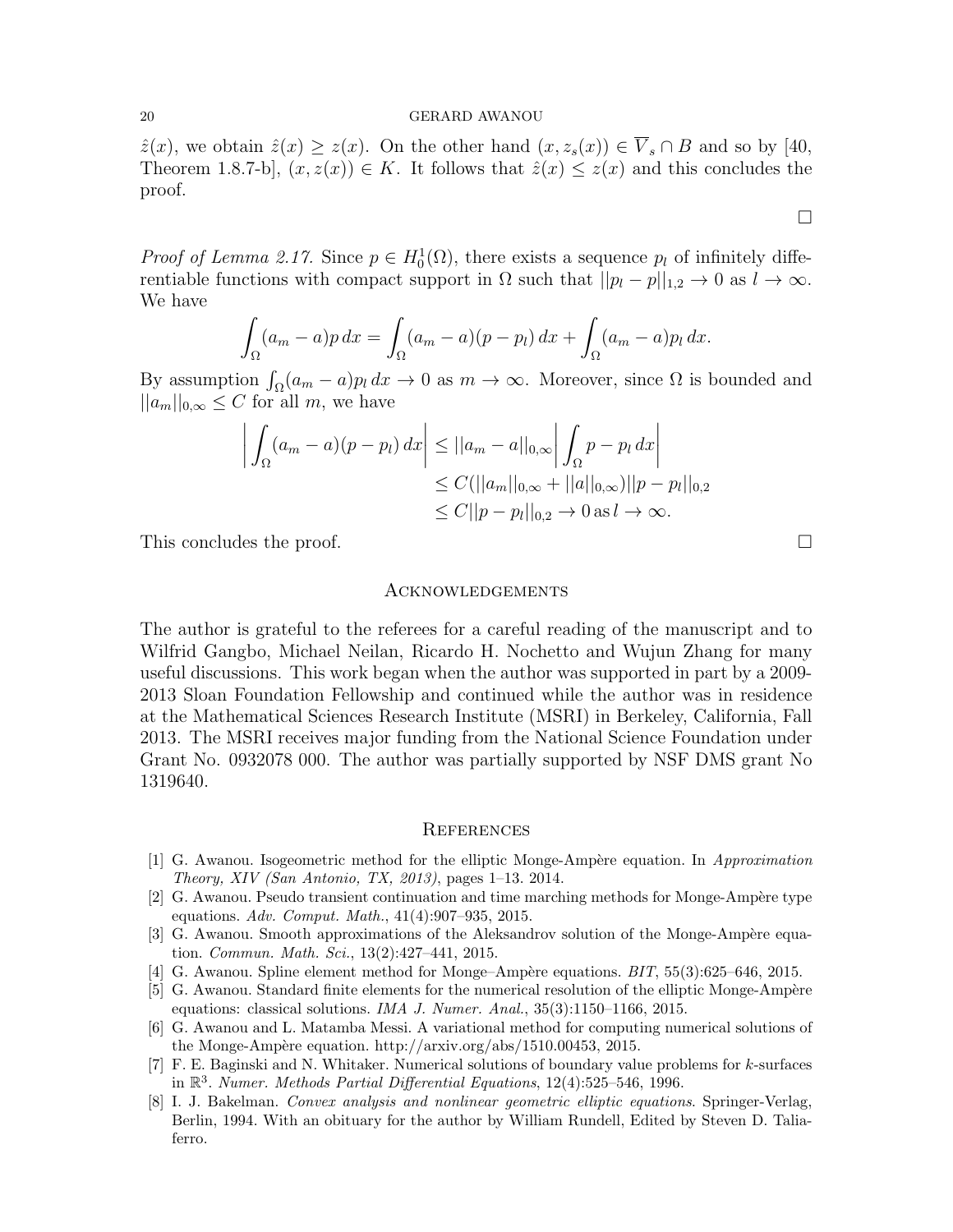- [9] Z. B locki. Smooth exhaustion functions in convex domains. Proc. Amer. Math. Soc., 125(2):477– 484, 1997.
- [10] K. Böhmer. On finite element methods for fully nonlinear elliptic equations of second order. SIAM J. Numer. Anal., 46(3):1212–1249, 2008.
- [11] S. C. Brenner, T. Gudi, M. Neilan, and L.-Y. Sung.  $C^0$  penalty methods for the fully nonlinear Monge-Ampère equation. Math. Comp., 80(276):1979-1995, 2011.
- [12] S. C. Brenner and L. R. Scott. The mathematical theory of finite element methods, volume 15 of Texts in Applied Mathematics. Springer-Verlag, New York, second edition, 2002.
- [13] K. Brix, Y. Hafizogullari, and A. Platen. Solving the Monge–Ampère equations for the inverse reflector problem. Math. Models Methods Appl. Sci., 25(5):803–837, 2015.
- [14] L. Caffarelli, L. Nirenberg, and J. Spruck. The Dirichlet problem for nonlinear second-order elliptic equations. I. Monge-Ampère equation. Comm. Pure Appl. Math., 37(3):369–402, 1984.
- [15] L. A. Caffarelli. Interior  $W^{2,p}$  estimates for solutions of the Monge-Ampère equation. Ann. of Math. (2), 131(1):135–150, 1990.
- [16] W. Dahmen. Convexity and Bernstein-Bézier polynomials. In Curves and surfaces (Chamonix-Mont-Blanc, 1990), pages 107–134. Academic Press, Boston, MA, 1991.
- [17] O. Davydov and A. Saeed. Stable splitting of bivariate splines spaces by Bernstein-Bézier methods. In Curves and surfaces, volume 6920 of Lecture Notes in Comput. Sci., pages 220–235. Springer, Heidelberg, 2012.
- [18] O. Davydov and A. Saeed. Numerical solution of fully nonlinear elliptic equations by Böhmer's method. J. Comput. Appl. Math., 254:43–54, 2013.
- [19] G. De Philippis and A. Figalli. Second order stability for the Monge-Ampère equation and strong Sobolev convergence of optimal transport maps. Anal. PDE, 6(4):993–1000, 2013.
- [20] G. De Philippis and A. Figalli. The Monge-Ampère equation and its link to optimal transportation. Bull. Amer. Math. Soc. (N.S.), 51(4):527–580, 2014.
- [21] S. Dinew, X. Zhang, and X. Zhang. The  $C^{2,\alpha}$  estimate of complex Monge-Ampère equation. Indiana Univ. Math. J., 60(5):1713–1722, 2011.
- [22] X. Feng and M. Neilan. Analysis of Galerkin methods for the fully nonlinear Monge-Ampère equation. J. Sci. Comput., 47(3):303–327, 2011.
- [23] X. Feng and M. Neilan. Convergence of a fourth-order singular perturbation of the n-dimensional radially symmetric Monge–Ampère equation.  $Appl.$  Anal.,  $93(8):1626-1646$ ,  $2014$ .
- [24] B. Froese and A. Oberman. Convergent finite difference solvers for viscosity solutions of the elliptic Monge-Ampère equation in dimensions two and higher.  $SIAM J. Numer. Anal., 49(4):1692-$ 1714, 2011.
- [25] D. Gilbarg and N. S. Trudinger. Elliptic partial differential equations of second order. Classics in Mathematics. Springer-Verlag, Berlin, 2001. Reprint of the 1998 edition.
- [26] R. Glowinski. Numerical methods for fully nonlinear elliptic equations. In *ICIAM 07—6th In*ternational Congress on Industrial and Applied Mathematics, pages 155–192. Eur. Math. Soc., Zürich, 2009.
- [27] P. M. Gruber and J. M. Wills, editors. Handbook of convex geometry. Vol. A, B. North-Holland Publishing Co., Amsterdam, 1993.
- [28] J.-L. Guermond and B. Popov.  $L^1$ -approximation of stationary Hamilton-Jacobi equations. SIAM J. Numer. Anal., 47(1):339–362, 2008/09.
- [29] C. E. Gutiérrez. The Monge-Ampère equation. Progress in Nonlinear Differential Equations and their Applications, 44. Birkhäuser Boston Inc., Boston, MA, 2001.
- [30] C. E. Gutiérrez and T. van Nguyen. On Monge-Ampère type equations arising in optimal transportation problems. Calc. Var. Partial Differential Equations, 28(3):275–316, 2007.
- [31] D. Hartenstine. The Dirichlet problem for the Monge-Ampère equation in convex (but not strictly convex) domains. Electron. J. Differential Equations, pages No. 138, 9 pp. (electronic), 2006.
- [32] J.-B. Hiriart-Urruty and C. Lemaréchal. Fundamentals of convex analysis. Grundlehren Text Editions. Springer-Verlag, Berlin, 2001. Abridged version of ıt Convex analysis and minimization algorithms. I [Springer, Berlin, 1993; MR1261420 (95m:90001)] and ıt II [ibid.; MR1295240 (95m:90002)].